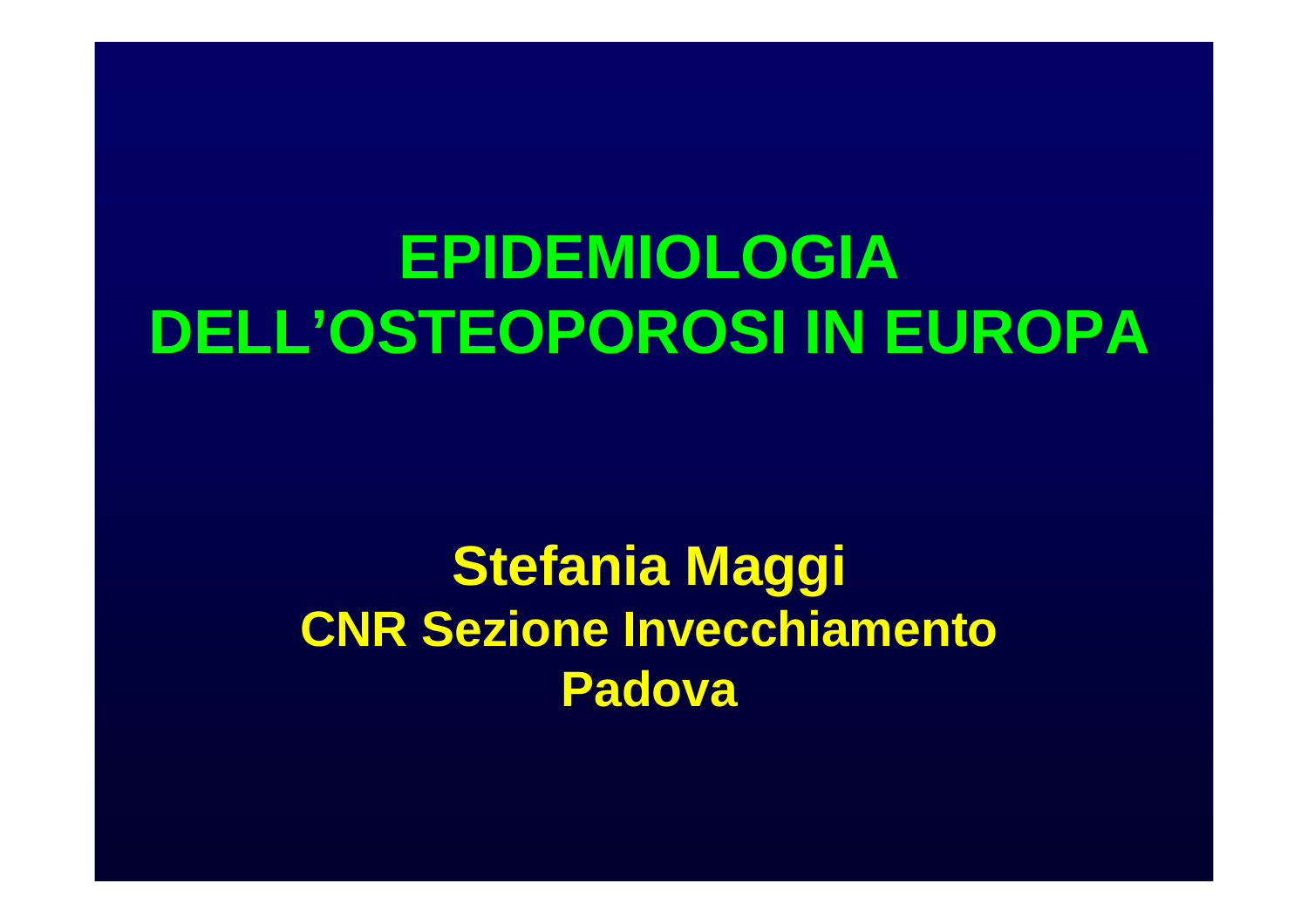# Percentage of aged 65+ in the EU Countries

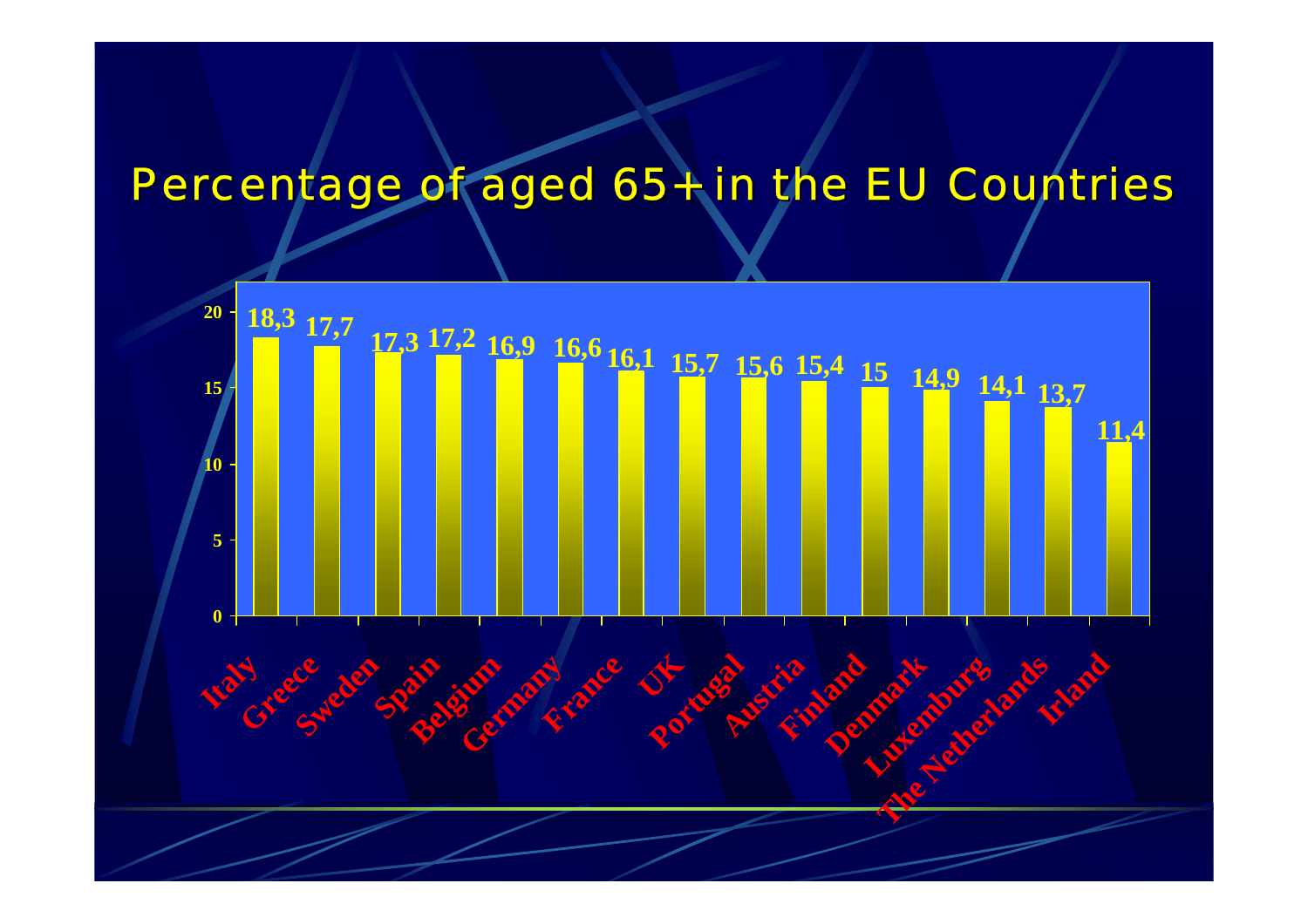# **Numero di fratture del femore previsto in Europa**



**anno**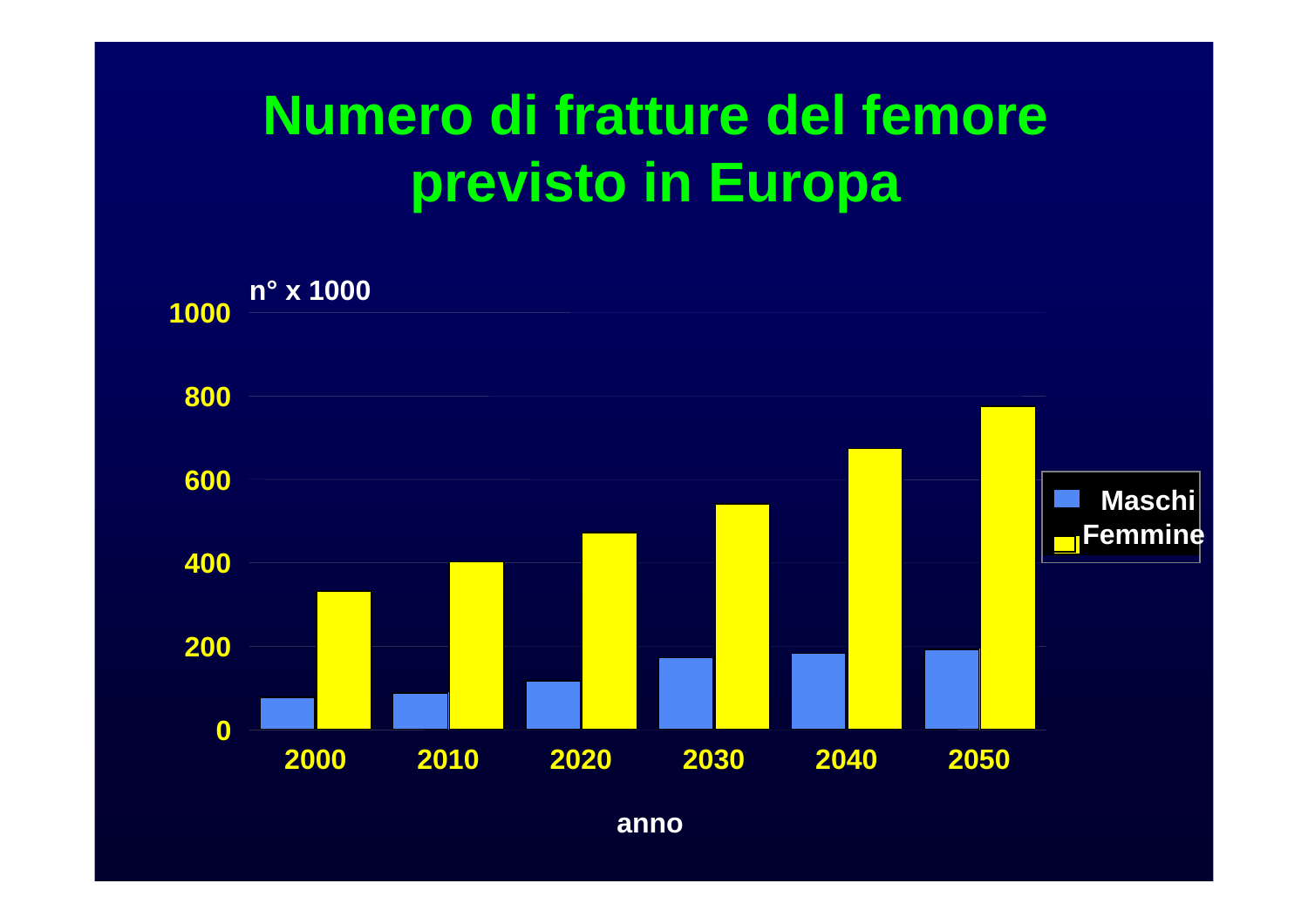## **Change in the sex-specific age-standardized incidence rates of hip fracture in aged 50+**

|                    | Increase in risk (%) |     |       |
|--------------------|----------------------|-----|-------|
| Center             | <b>Dates</b>         | Men | Women |
| <b>UK</b>          | 1956-83              | 2.2 | 2.6   |
| <b>Finland</b>     | 1970-91              | 3.0 | 2.0   |
| <b>Malmo</b>       | 1950-91              | 2.5 | 1.4   |
| <b>Norway</b>      | 1979-89              | 2.3 | 1.4   |
| <b>Netherlands</b> | 1972-87              | 3.0 | 2.0   |
| <b>Scotland</b>    | 1982-98              | 1.5 | 1.0   |
|                    |                      |     |       |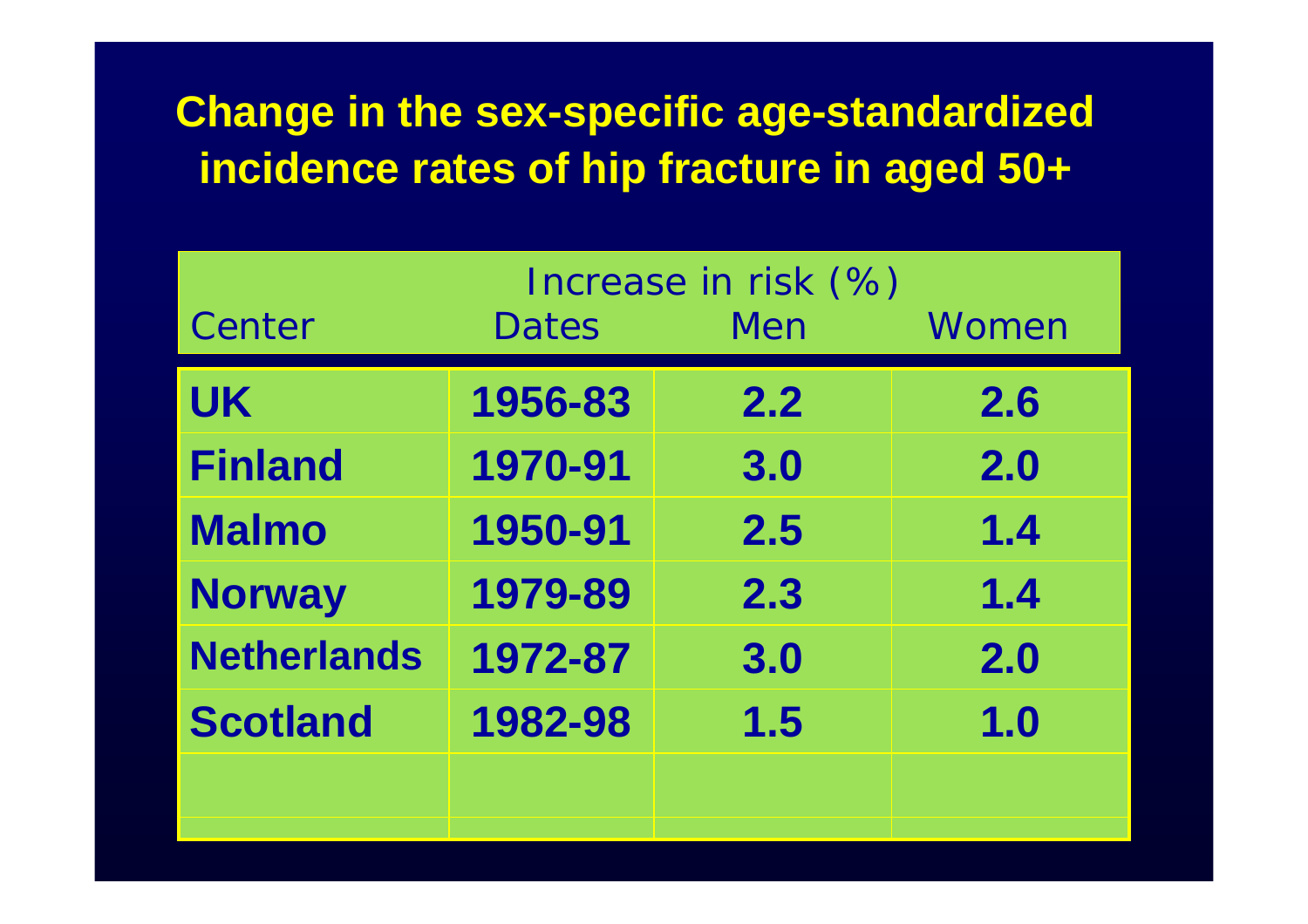# **Methodological problems in crossnational comparisons**

**S**Differences in: • definition of fracture z *ICD code, trauma leading to fracture* • selection of population

**• Representative vs selected sample** 

• period of ascertainment z *Secular trend*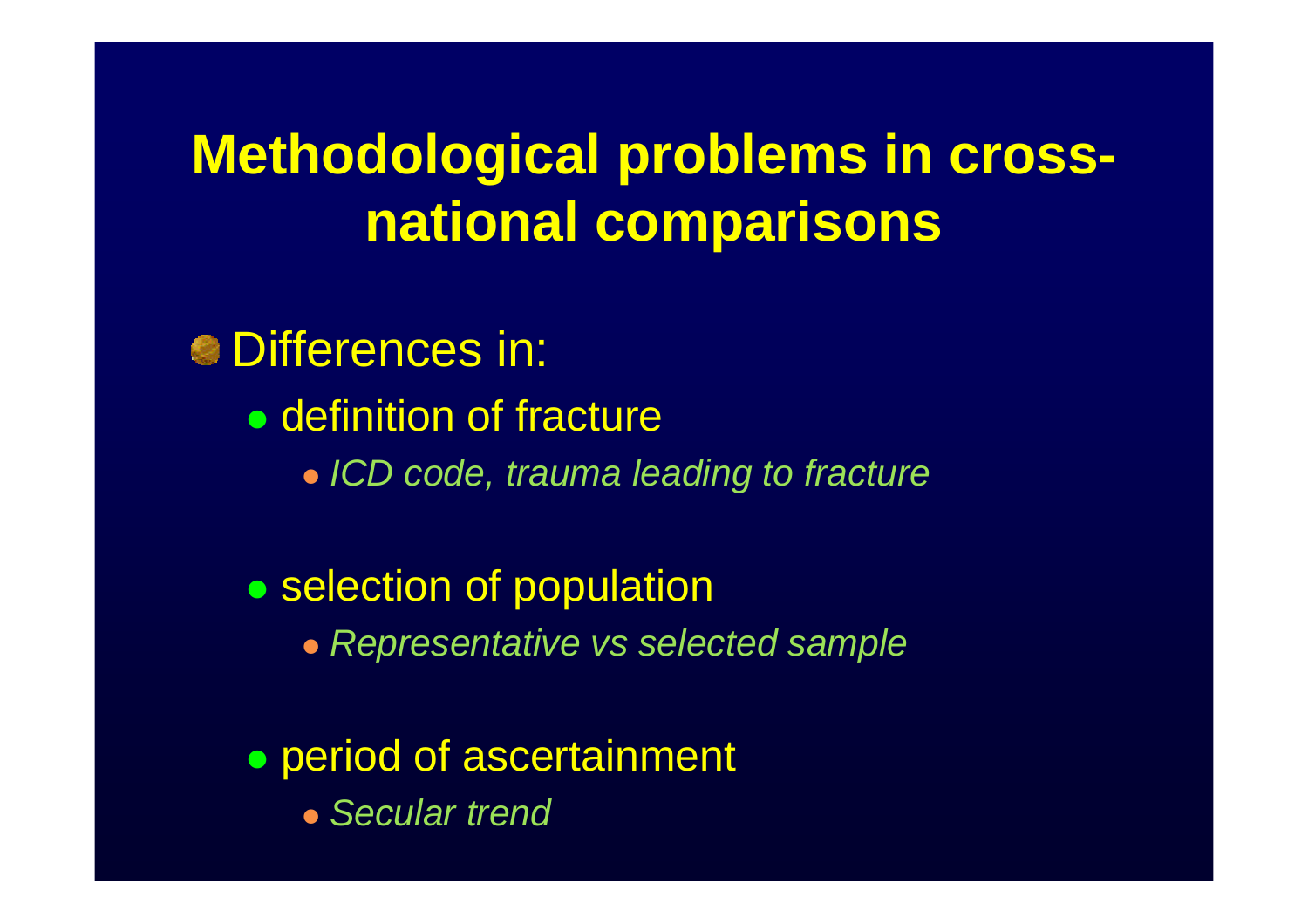1. Osteoporosis is to be adopted as a major healthcare target by the EU and governments on the 15 member states

Osteoporosis in t he European C ommunity: a call to action(an audit of policy development since 1998)

Osteoporosis is not a priority among policy makers in any of the 15 member states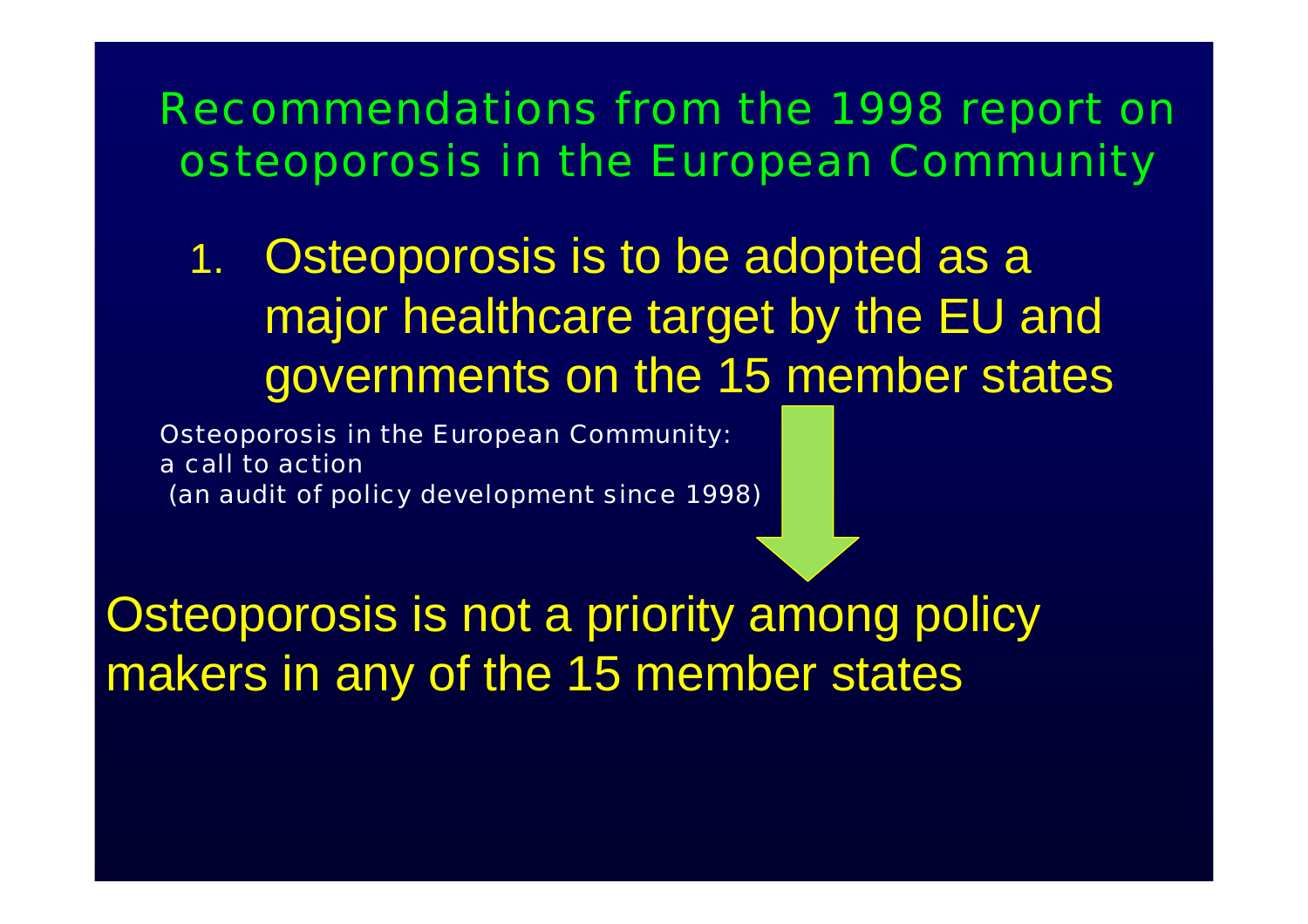2. More information is required about the incidence and prevalence rates of osteoporotic fractures

Osteoporosis in t he European C ommunity: a call to action(an audit of policy evelopment since 1998)

Only hospital-based registries in most countries, with no indications of the cause of the fracture (accident, major trauma, bone fragility)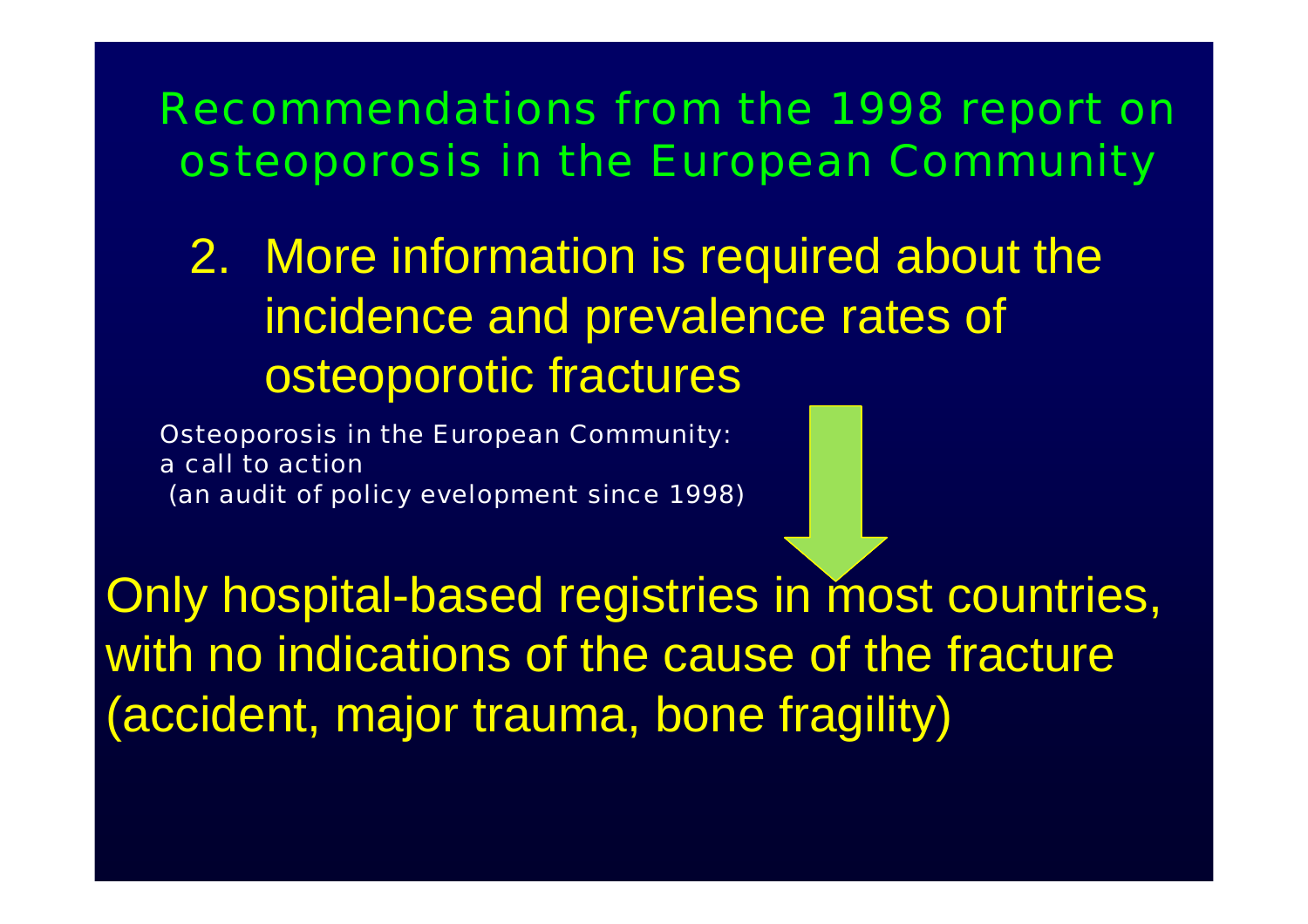#### Incidence of hip fractures *(per 10,000)*

*(based on the latest available annual data, ranging from 1996 to 2000)*

|                | UK <b>MARKA WAS ARRESTED FOR A START OF A START OF A START OF A START OF A START OF A START OF A START OF A START OF A START OF A START OF A START OF A START OF A START OF A START OF A START OF A START OF A START OF A START </b>         |
|----------------|----------------------------------------------------------------------------------------------------------------------------------------------------------------------------------------------------------------------------------------------|
|                | 120,1<br>Sweden <b>Sweden</b> (1999) and the second control of the second control of the second control of the second control of the second control of the second control of the second control of the second control of the second control  |
|                | Spain 7,6                                                                                                                                                                                                                                    |
|                | <b>1989.2 8,2</b><br>Portugal <b>Professional Profession</b>                                                                                                                                                                                 |
|                | Netherlands <b>19.5</b>                                                                                                                                                                                                                      |
|                | <u>Italy and the second second second second second second second second second second second second second second</u>                                                                                                                       |
|                | <b>Ireland</b> 6,2                                                                                                                                                                                                                           |
|                | Greece <b>12,3</b>                                                                                                                                                                                                                           |
|                | Germany <b>Executive Contract Contract Contract Contract Contract Contract Contract Contract Contract Contract Contract Contract Contract Contract Contract Contract Contract Contract Contract Contract Contract Contract Contr</b><br>16,5 |
|                | France 9,2                                                                                                                                                                                                                                   |
|                | 14,9<br>Finland <b>Finland Finland</b>                                                                                                                                                                                                       |
|                | Denmark <b>But and Security Construction of the Construction</b><br>17,9                                                                                                                                                                     |
|                | <b>Belgium 13,1</b>                                                                                                                                                                                                                          |
| <b>Austria</b> | 415,0                                                                                                                                                                                                                                        |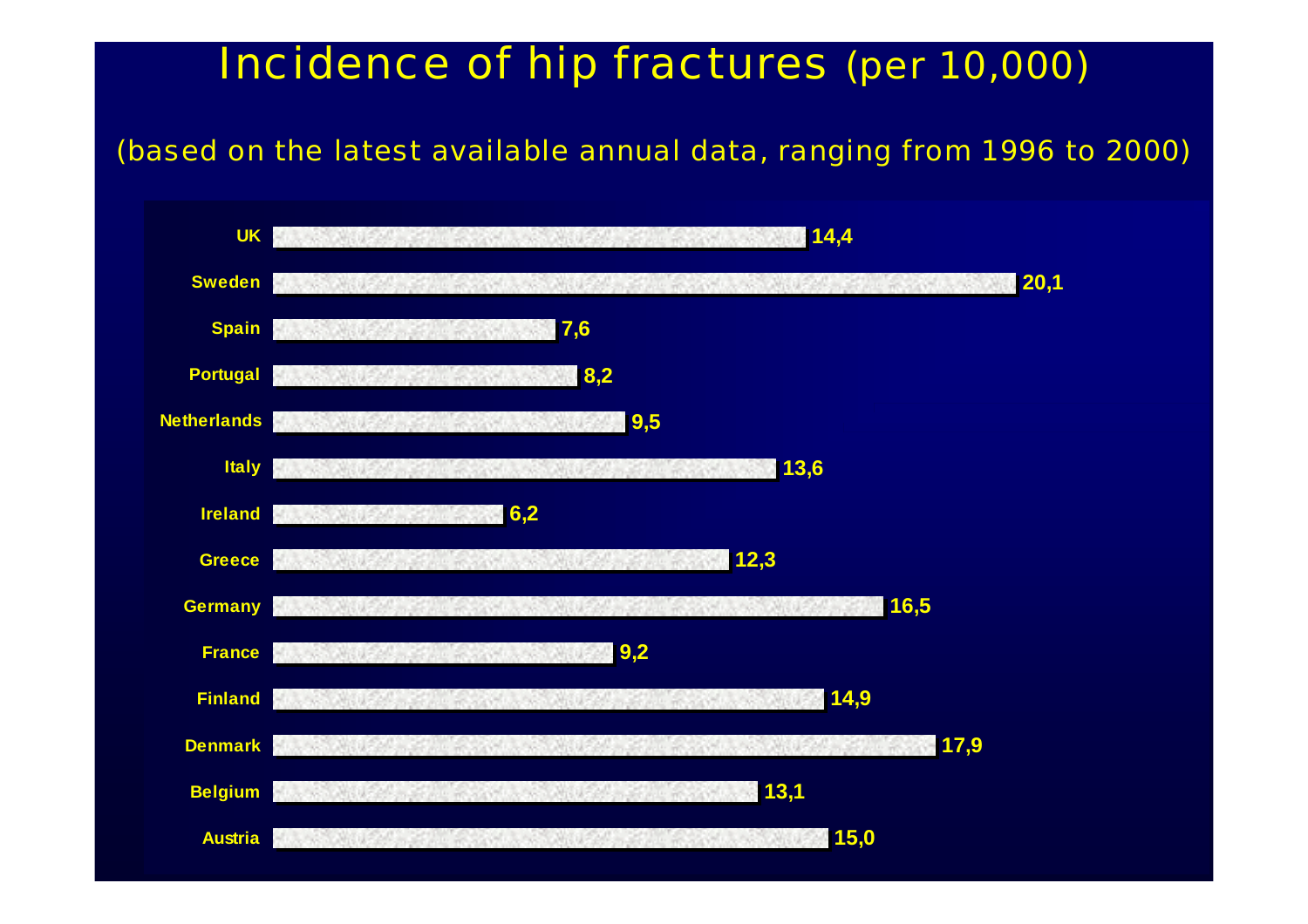### Number of hip fractures In Europe

|                        | Latest available data<br>from 1996-2000 | 1995 as reported in the<br><b>EU report</b> |
|------------------------|-----------------------------------------|---------------------------------------------|
| <b>Austria</b>         | 12,000                                  | 10,160                                      |
| <b>Belgium</b>         | 13,120                                  | 11,930                                      |
| <b>Denmark</b>         | 9,595                                   | 8,310                                       |
| <b>Finland</b>         | 7,698                                   | 5,730                                       |
| <b>France</b>          | 55,000                                  | 46,310                                      |
| <b>Germany</b>         | 135,000                                 | 108,900                                     |
| <b>Greece</b>          | 13,500                                  | 9,450                                       |
| <b>Irland</b>          | 2,777                                   | 2,678                                       |
| <b>Italy</b>           | 78,478                                  | 38,130                                      |
| <b>Luxembourg</b>      | <b>No info available</b>                | <b>No info available</b>                    |
| <b>The Netherlands</b> | 15,268                                  | 15,110                                      |
| <b>Portugal</b>        | 8,500                                   | 6,040                                       |
| <b>Spain</b>           | 30,460                                  | 30,460                                      |
| <b>Sweden</b>          | 17,926                                  | 18,980                                      |
| <b>UK</b>              | 86408                                   | 69,600                                      |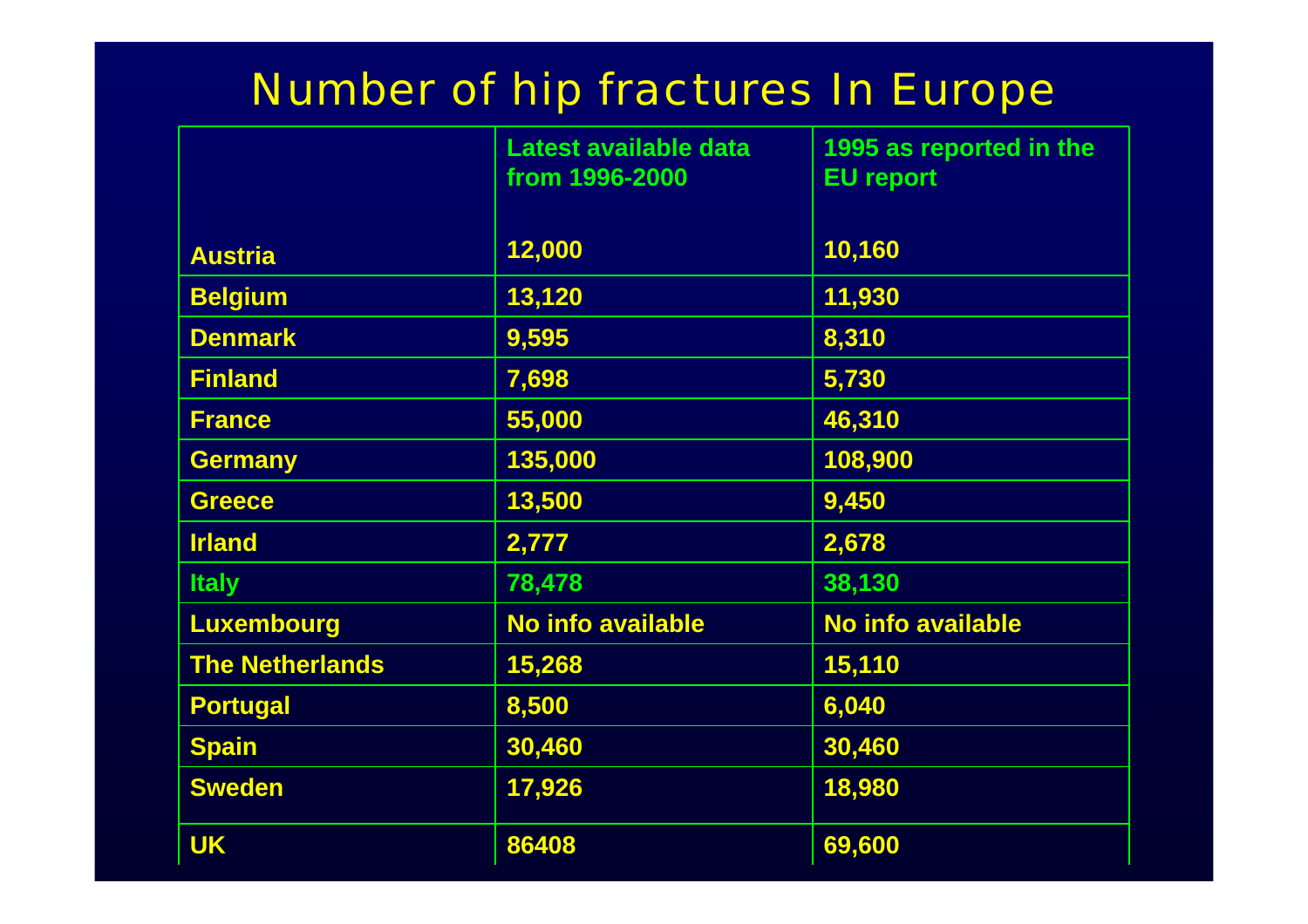### **Total annual direct hospital costs of hip fractures**

|                        | Latest available data<br>from 1996-2000 | 1995 as reported in the<br><b>EU report</b> |
|------------------------|-----------------------------------------|---------------------------------------------|
|                        | (In Euro)                               |                                             |
| <b>Austria</b>         | 156,000,000                             | 146,324,320                                 |
| <b>Belgium</b>         | 160,000,000                             | 113,836,060                                 |
| <b>Denmark</b>         | 47,975,000                              | 47,975,000                                  |
| <b>Finland</b>         | 150,000,000                             | 22,685,070                                  |
| <b>France</b>          | 600,000,000                             | 560,860,410                                 |
| <b>Germany</b>         | 1.462,240,000                           | 1.401,978,600                               |
| <b>Greece</b>          | 44,550,000                              | 47,817,000                                  |
| <b>Irland</b>          | 8,298,000                               | 3,979,508                                   |
| <b>Italy</b>           | 555,863,000                             | 204,910,620                                 |
| <b>Luxembourg</b>      | <b>No info available</b>                | <b>No info available</b>                    |
| <b>The Netherlands</b> | 180,375,000                             | 180,375,000                                 |
| <b>Portugal</b>        | 51,320,000                              | 27,451,800                                  |
| <b>Spain</b>           | 220,000,000                             | 216,052,780                                 |
| <b>Sweden</b>          | 300,000,000                             | 101,030,540                                 |
| <b>UK</b>              | 847,284,600                             | 530,212,800                                 |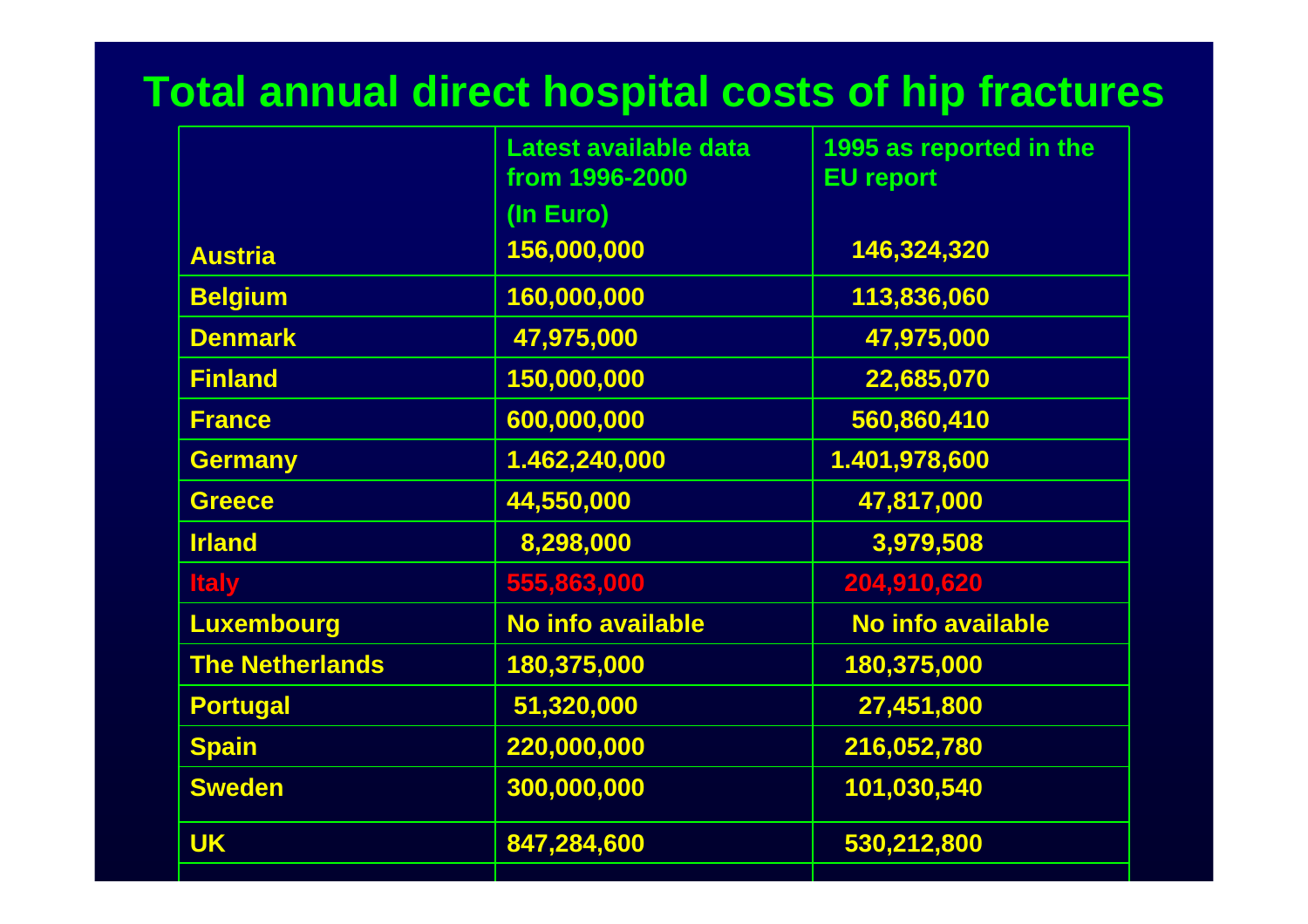# Costs of hip fractures in **Sweder**

#### Hospital costs: 23% of total cost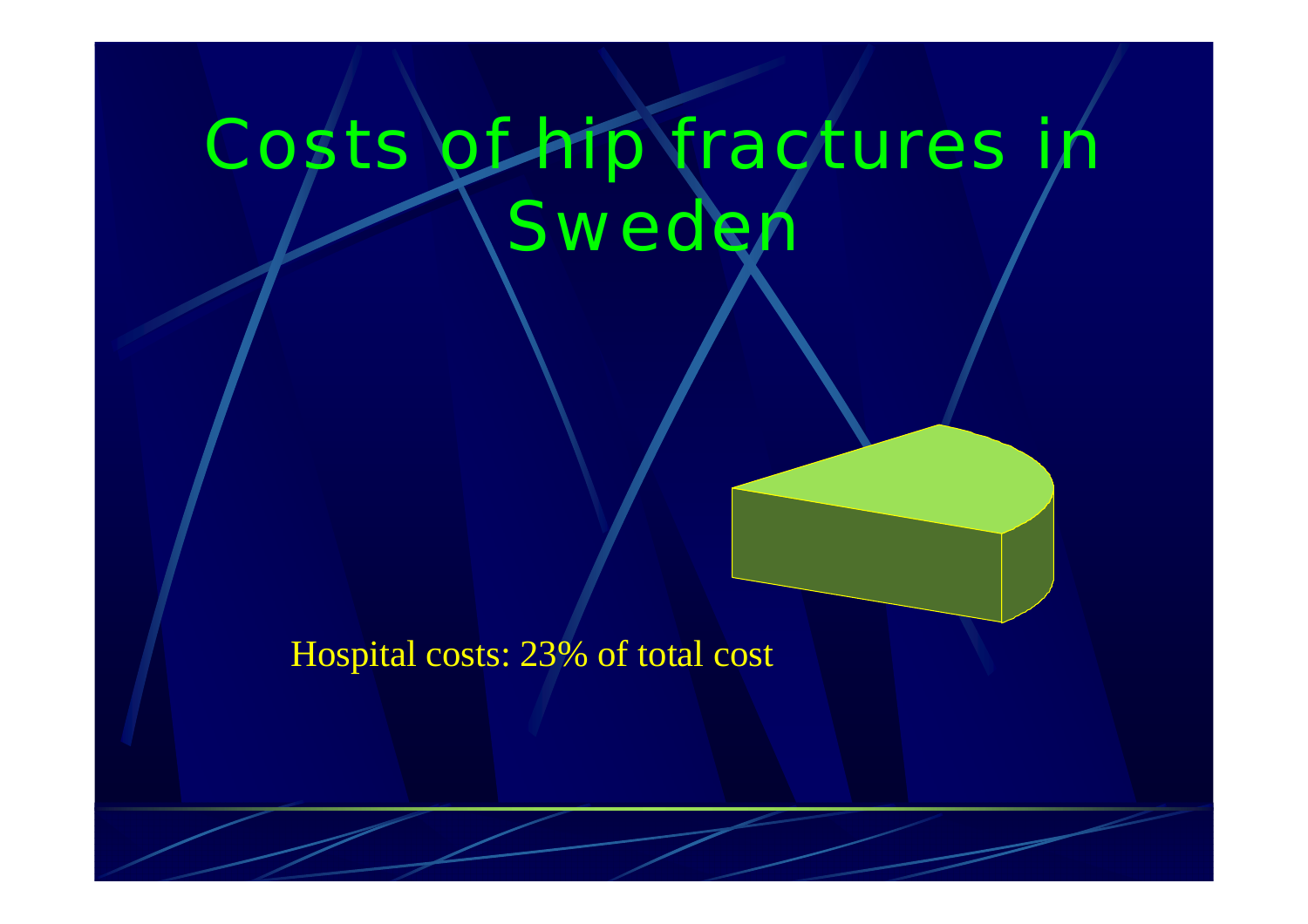# Costs of hip fractures in **Sweder**

Rehabilitation costs: 50% of total costs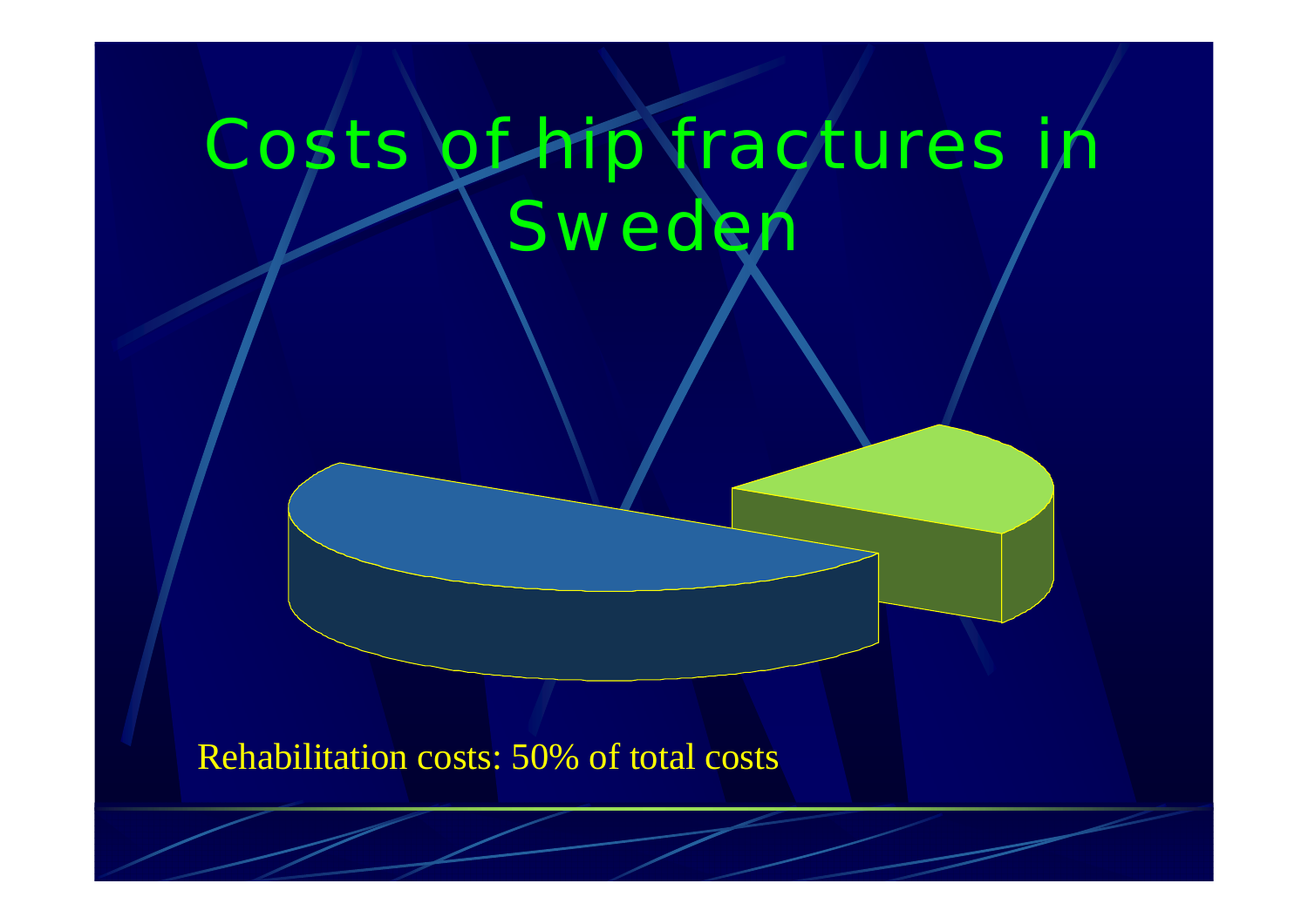# Costs of hip fractures in **Sweder**



Hos pital costs Rehabilitation costs social welfare systen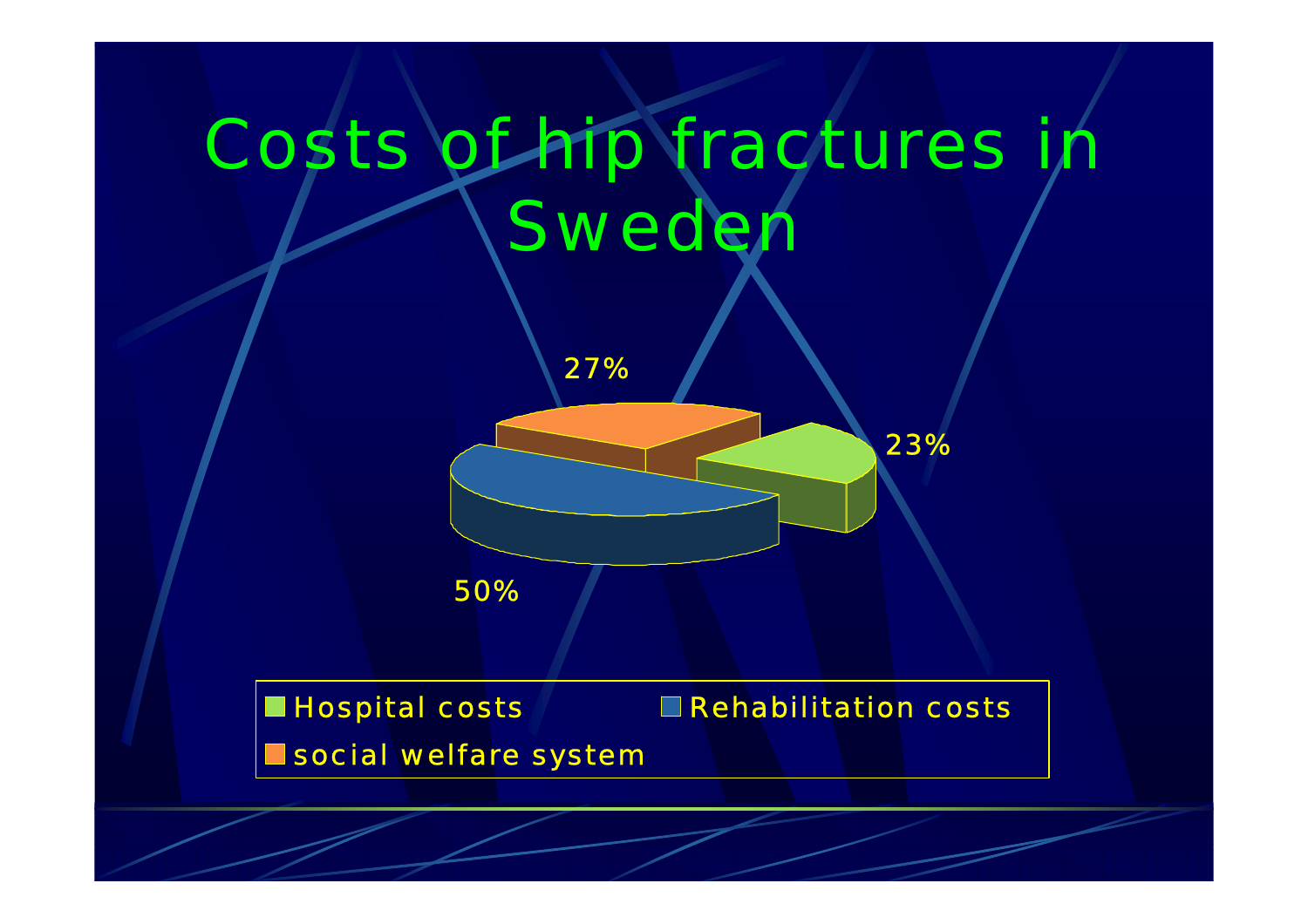3. Co-ordinate national systems throughout the EU to plan effectively for increase in demand for healthcare and to institute appropriate resource allocation

Osteoporosis in t he European C ommunity: a call to action(an audit of policy development since 1998)

No coordinated actions, no budget-no change in the Member States (except in Austria, Finland)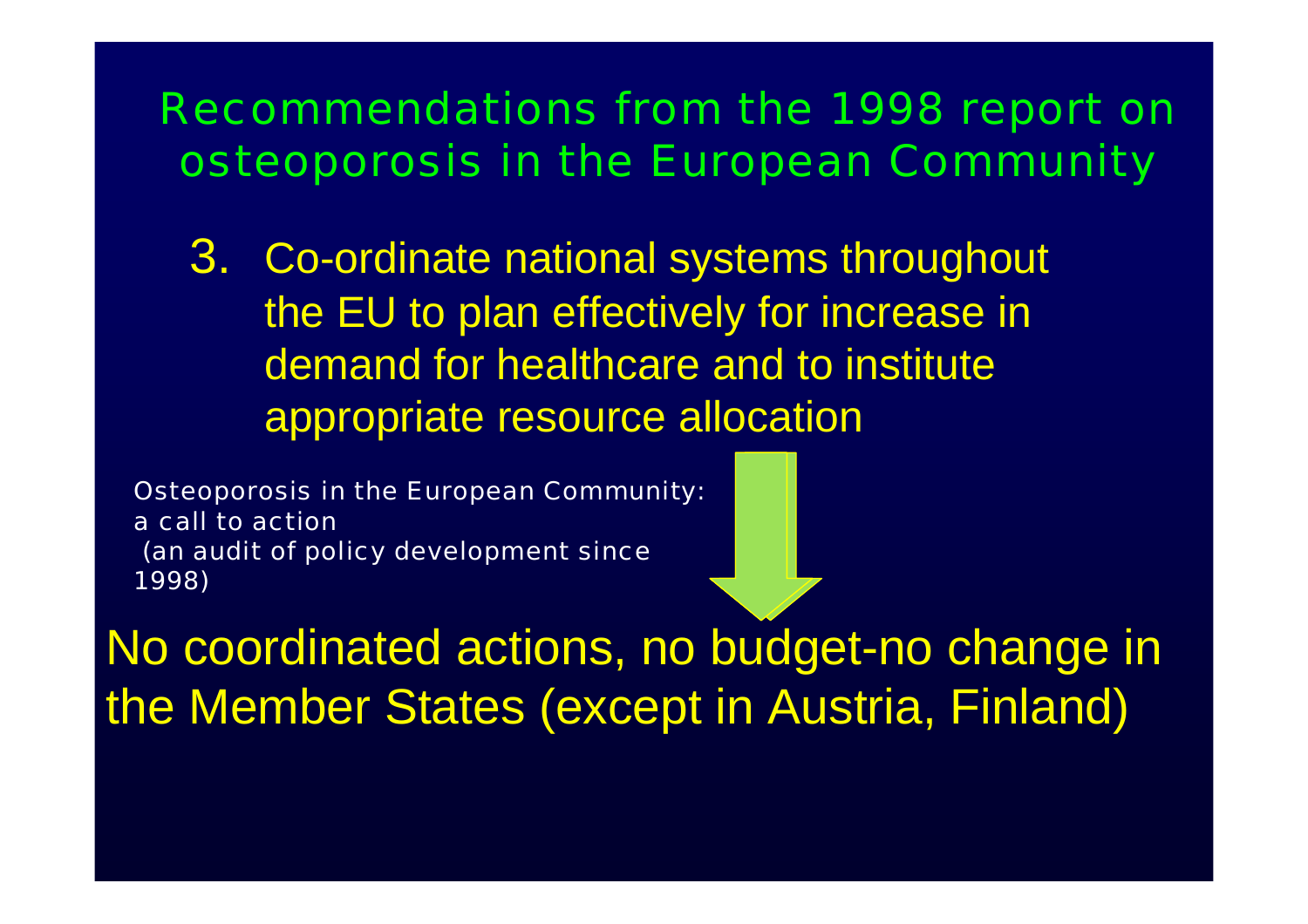4.Develop and implement policies to advice the general public and health professional about calcium and vitamin D nutrition

Osteoporosis in t he European C ommunity: a call t o action (an audit of policy evelopment since 1998)

No government-backed public health campaigns to promote increased calcium and vitamin D intake (except in Austria, Finland, Greece, Luxembourg, Spain, Sweden )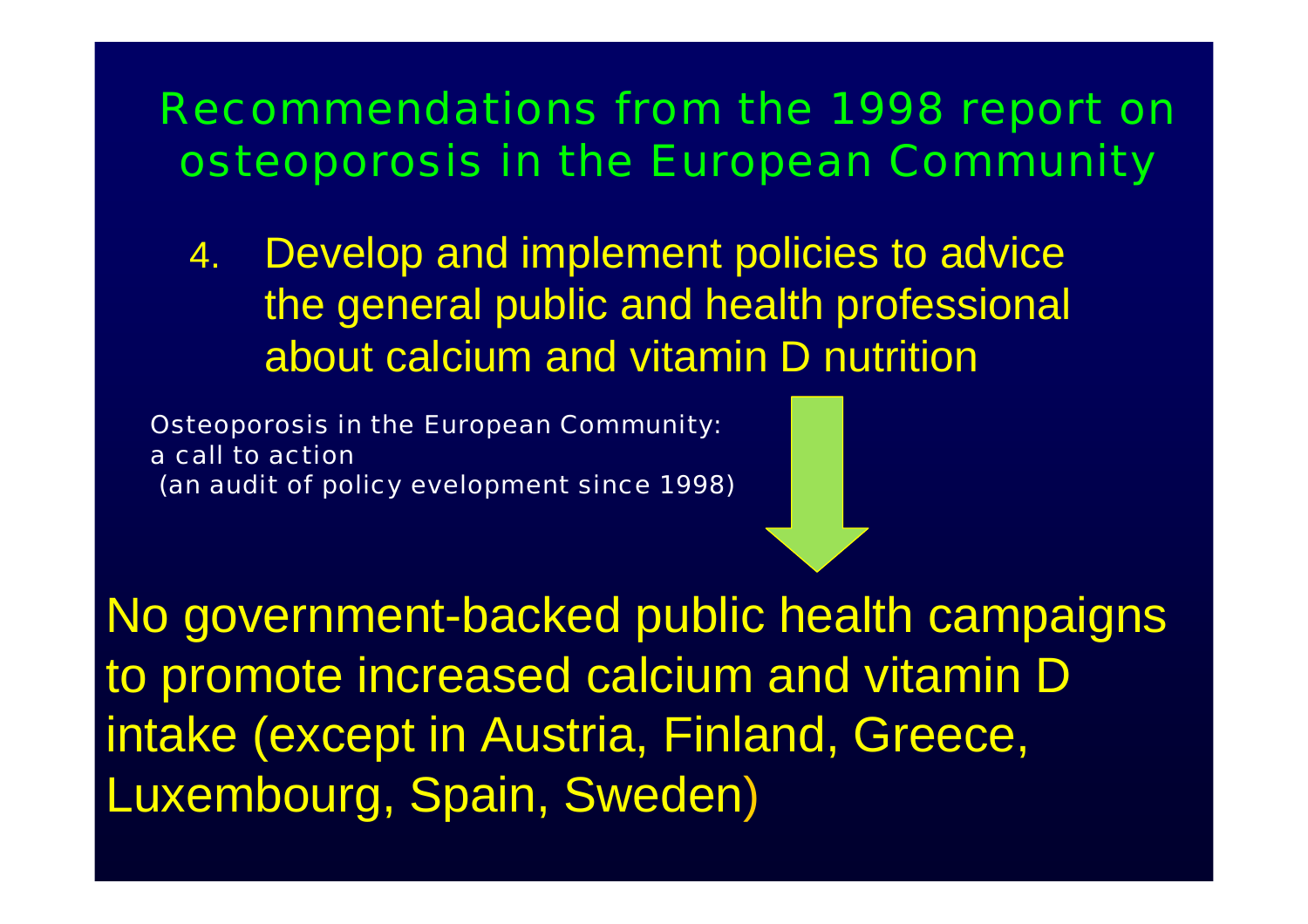### Introito di Calcio e vitamina D in alcuni Paesi Europei: Studio *Nutrage*

 $\boldsymbol{g}^{\boldsymbol{v}}$ 

RDA 1200 mg/d 10-15 mg/d 10-15 mg/d 10-15 mg/d 10-15 mg/d 10-15 mg/d 10-15 mg/d 10-15 mg/d 10-15 mg/d 10-15 mg/

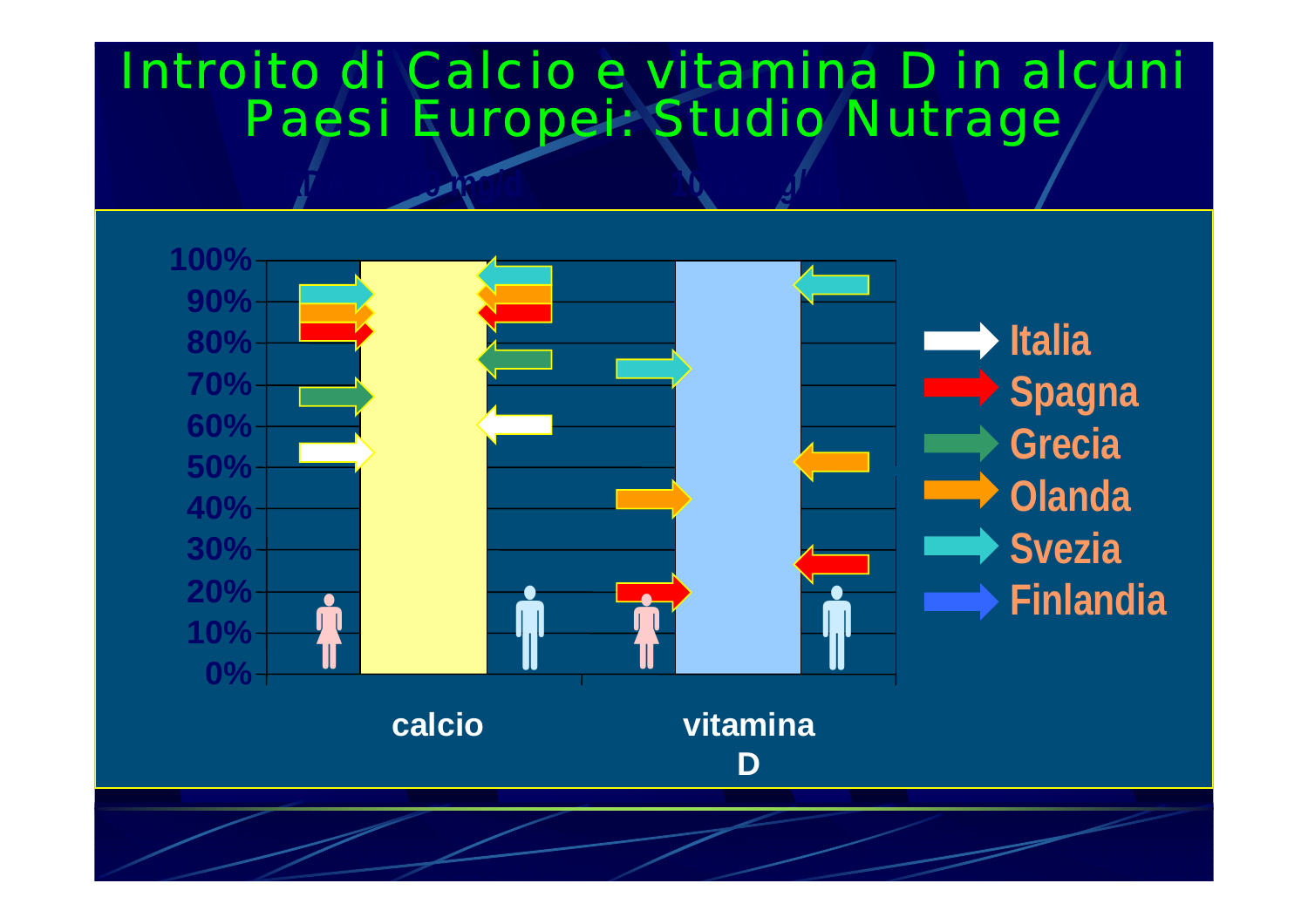5. Access to bone densitometry systems should be universal for people with accepted clinical indications and reimbursement should be available for such individuals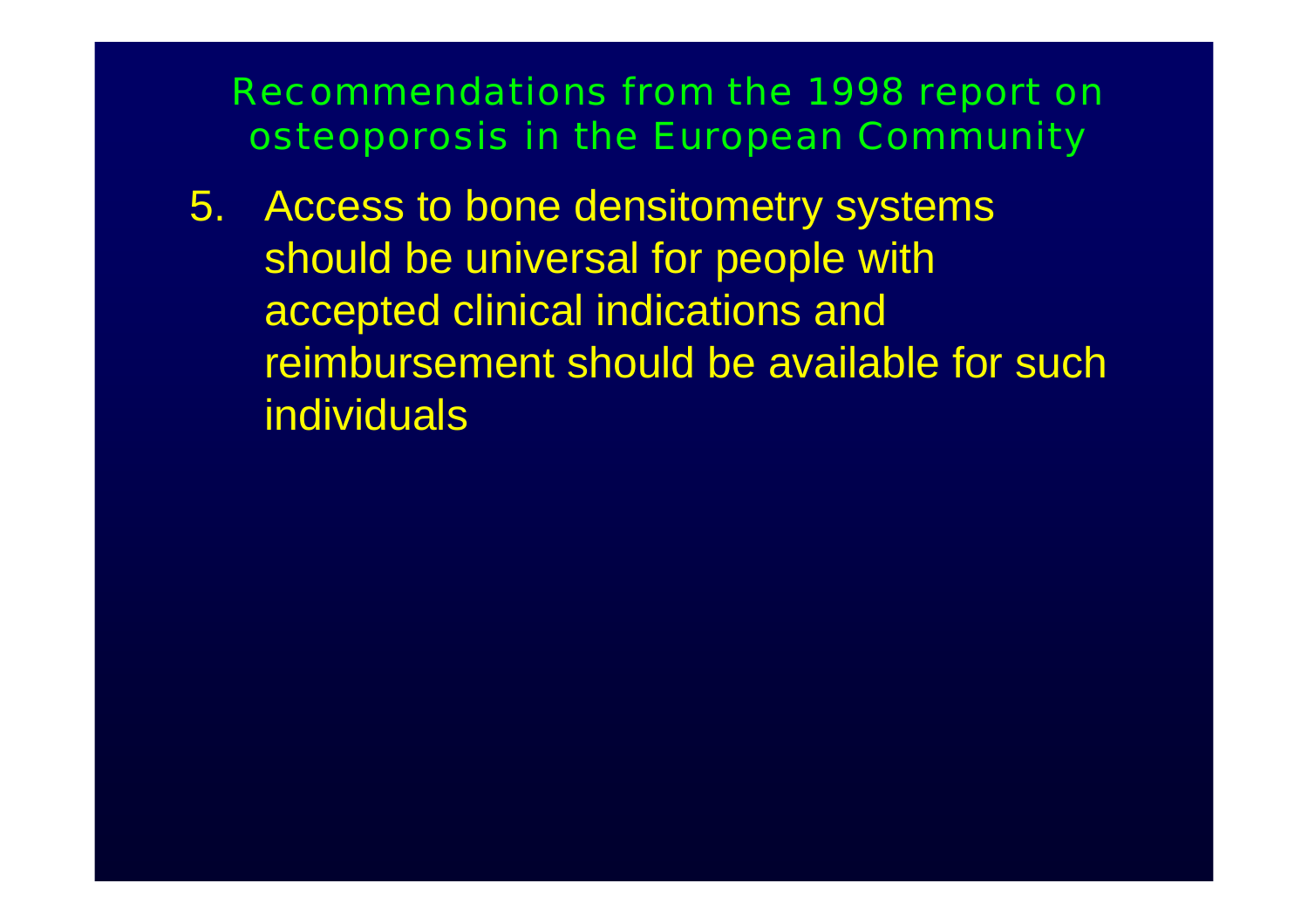#### **Number of hip and spine DXA units per million population**

|                        | 2000                 | 1997                    |
|------------------------|----------------------|-------------------------|
| <b>Austria</b>         | 11                   | 8,5                     |
| <b>Belgium</b>         | 20                   | 18,5                    |
| <b>Denmark</b>         | 7,4                  | 4,5                     |
| <b>Finland</b>         | 8                    | 5,8                     |
| <b>France</b>          | 17                   | 11                      |
| <b>Germany</b>         | 10                   | 8,5                     |
| <b>Greece</b>          | 25,6                 | 17                      |
| <b>Irland</b>          | 5,3                  | $\overline{\mathbf{3}}$ |
| <b>Italy</b>           | 10,5                 | 5,8                     |
| Luxembourg             | 2,3 (1/0.44 million) | $\boldsymbol{0}$        |
| <b>The Netherlands</b> | 7,2                  | 5,8                     |
| <b>Portugal</b>        | 25                   | 13                      |
| <b>Spain</b>           | 8                    | $\overline{7}$          |
| <b>Sweden</b>          | 4,8                  | 3,8                     |
| <b>UK</b>              | 4,2                  | 3,5                     |
|                        |                      |                         |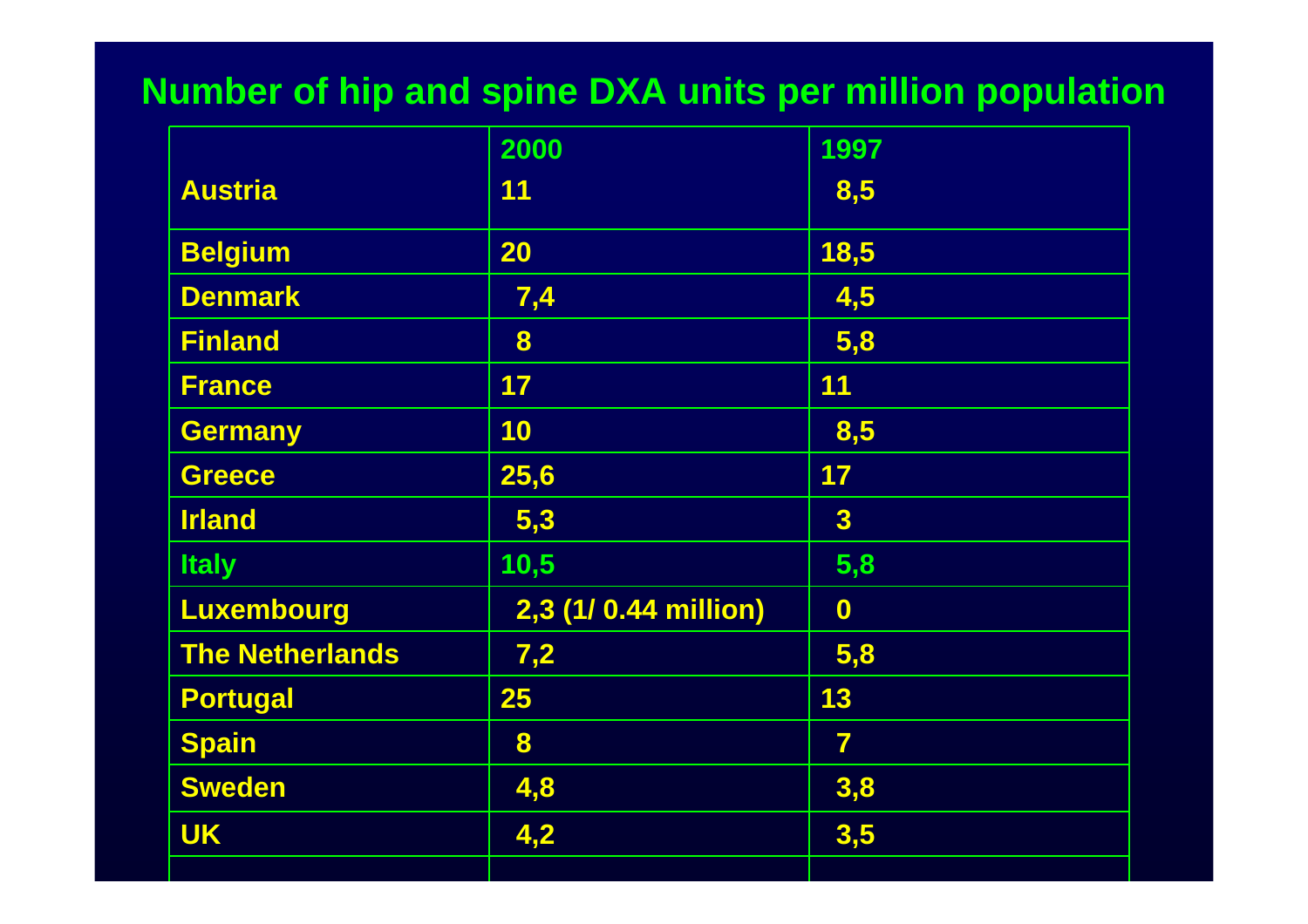## Access to bone densitometry systems

|                        | <b>Waiting time</b>        | <b>Costs/Reimbursement</b>                      |
|------------------------|----------------------------|-------------------------------------------------|
| <b>Austria</b>         | 4-12 weeks                 | <b>Free Pub, E.70 private</b>                   |
| <b>Belgium</b>         | <b>No waiting time</b>     | E 25                                            |
| <b>Denmark</b>         | 2-3 months                 | E 45 Pub, 100 private                           |
| <b>Finland</b>         | 1-3 mo in pub, 1 we priv.  | Free Pub, 80-115 private                        |
| <b>France</b>          | 4 months                   | E 18-136                                        |
| <b>Germany</b>         | 1- few weeks               | 45-55 pub, 45-80 private                        |
| <b>Greece</b>          | <b>No info available</b>   |                                                 |
| <b>Irland</b>          | Up to 6 months, 1 we priv  | E 76-102                                        |
| <b>Italy</b>           | 3-5 mo, 10 days private    | E 78 pub, 156-260 private<br>Free to all 65+    |
| <b>Luxembourg</b>      | 1-4 weeks                  | E50-70, 90% reimbursed<br>if criteria fulfilled |
| <b>The Netherlands</b> | 3-4 weeks                  | $E$ 150                                         |
| <b>Portugal</b>        | 1- mo public, 1 week priv. | E15 public, 100 private                         |
| <b>Spain</b>           | 6-12 months                | Free pub, E 90 provate                          |
| <b>Sweden</b>          | 2 we-3 mo pub              | <b>E70</b>                                      |
| <b>UK</b>              | 2-3 mo pub, 2-3 we priv.   | E 87 pub, 160-42 priv.                          |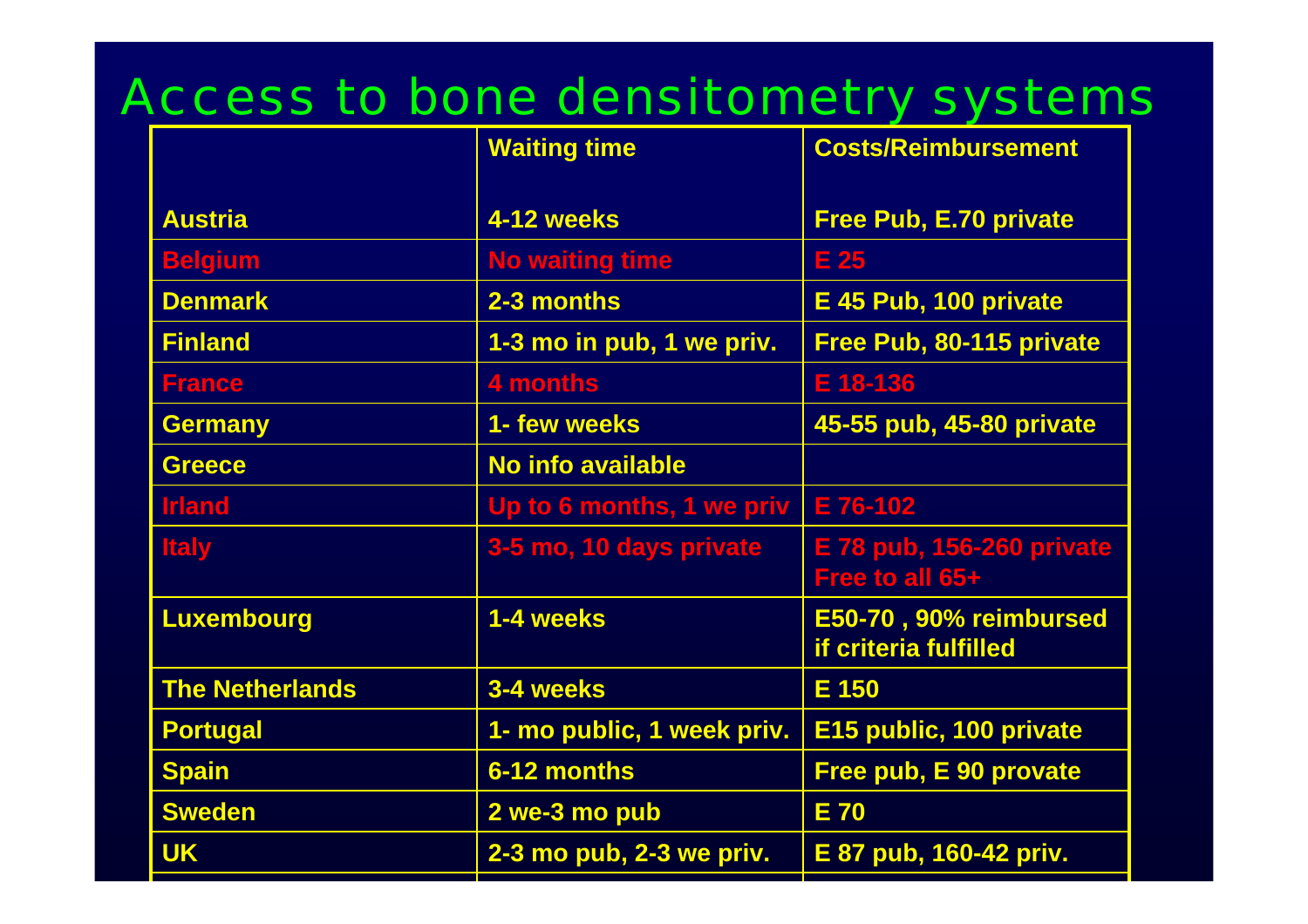6. Member states to use an evidence-based approach to determine which treatment should be advised. Reimbursement should be available for all patients receiving treatment according to accepted indications

Osteoporosis in t he European C ommunity: a call to action(an audit of policy evelopment since 1998)



Proven therapy must be reimbursed before the first fracture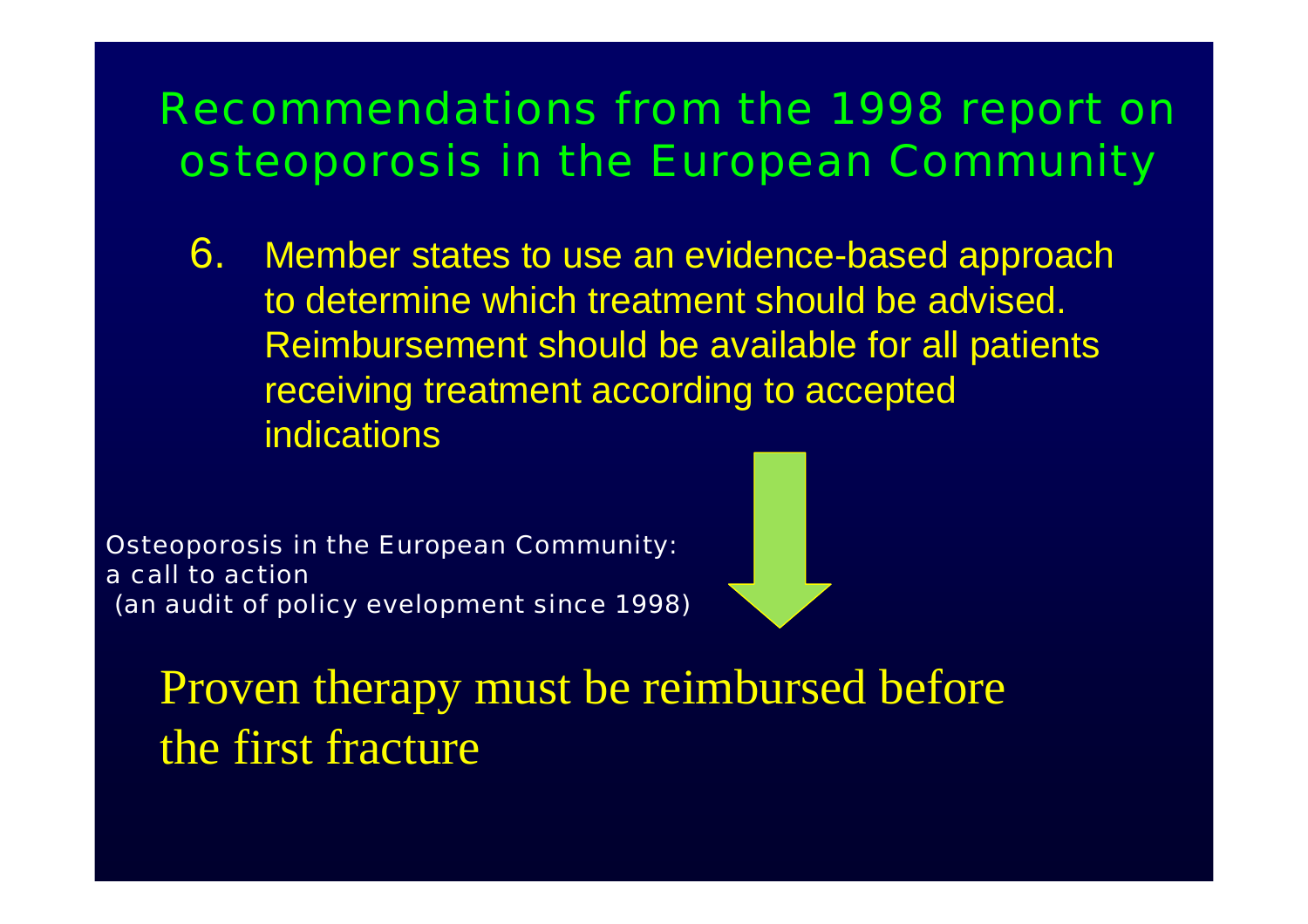#### Evidence-based guidelines on diagnosis and therapy

|                        | <b>Guidelines</b>   | <b>Limitations for therapy</b> |
|------------------------|---------------------|--------------------------------|
| <b>Austria</b>         |                     |                                |
| <b>Belgium</b>         |                     | <b>After SCAN or FX</b>        |
| <b>Denmark</b>         | ÷                   | <b>Individual analysis</b>     |
| <b>Finland</b>         | ÷                   |                                |
| <b>France</b>          | + (endorsed by Gov) | <b>After FX</b>                |
| <b>Germany</b>         | ÷                   | <b>After FX</b>                |
| <b>Greece</b>          | $\blacksquare$      | <b>NA</b>                      |
| <b>Irland</b>          | ÷                   | <b>After FX</b>                |
| <b>Italy</b>           | ÷                   | <b>After FX</b>                |
| Luxembourg             | $\blacksquare$      | $\blacksquare$                 |
| <b>The Netherlands</b> | ÷                   | $\blacksquare$                 |
| <b>Portugal</b>        | ÷                   | $\blacksquare$                 |
| <b>Spain</b>           | ÷                   | $\blacksquare$                 |
| <b>Sweden</b>          | + (endorsed by Gov) | $\blacksquare$                 |
| <b>UK</b>              | + (endorsed by Gov) |                                |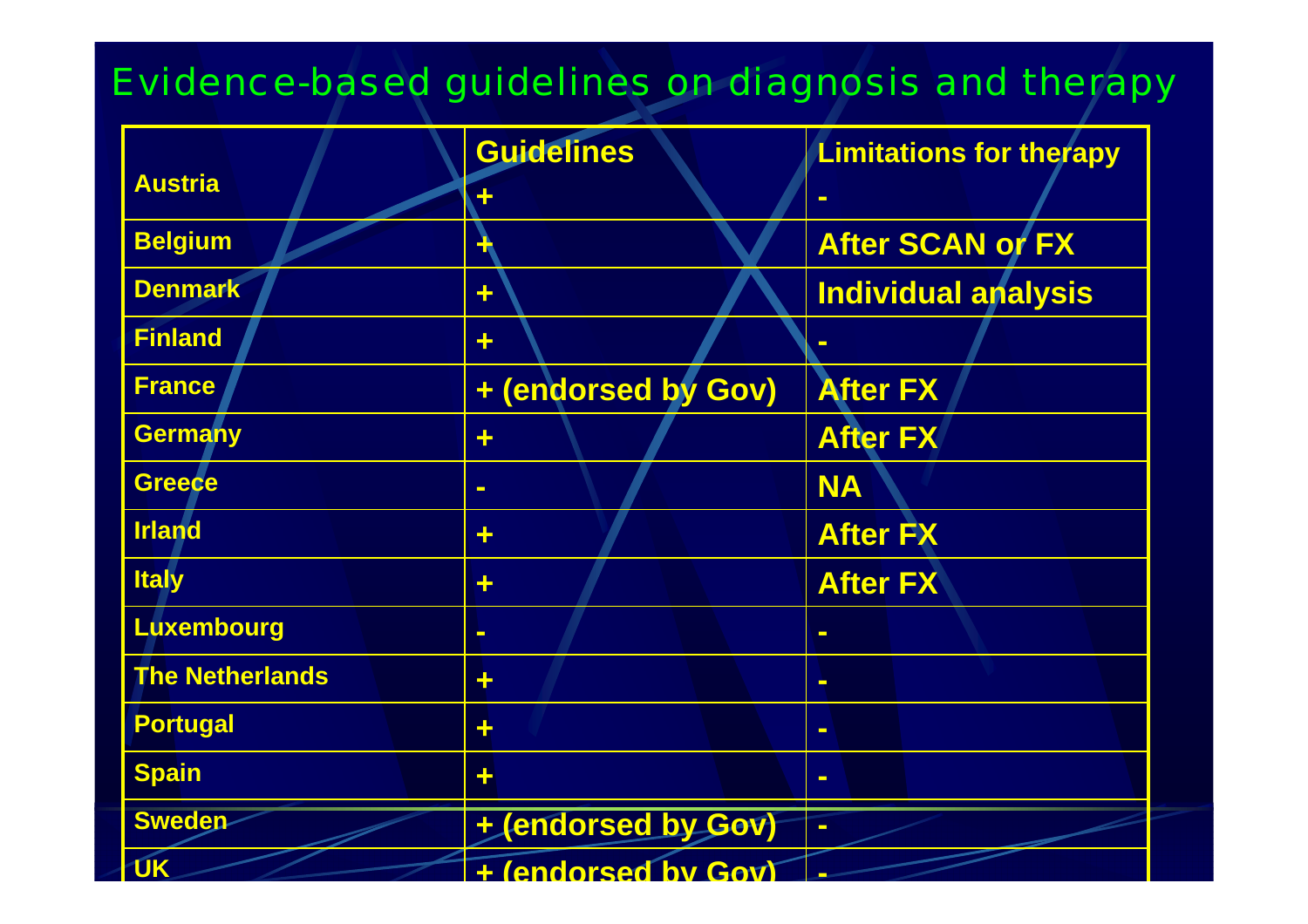7. Government should actively promote national patient and scientific societies, providing financial support and helping to publicise their cause. Appropriate training for healthcare professional involved in the management of osteoporosis should also be an important priority

Osteoporosis in t he European C ommunity: a call to action(an audit of policy development since 1998)



Mainly nothing done in Denmark, France, Greece, Ireland, Italy, Portugal, Spain, Sweden, UK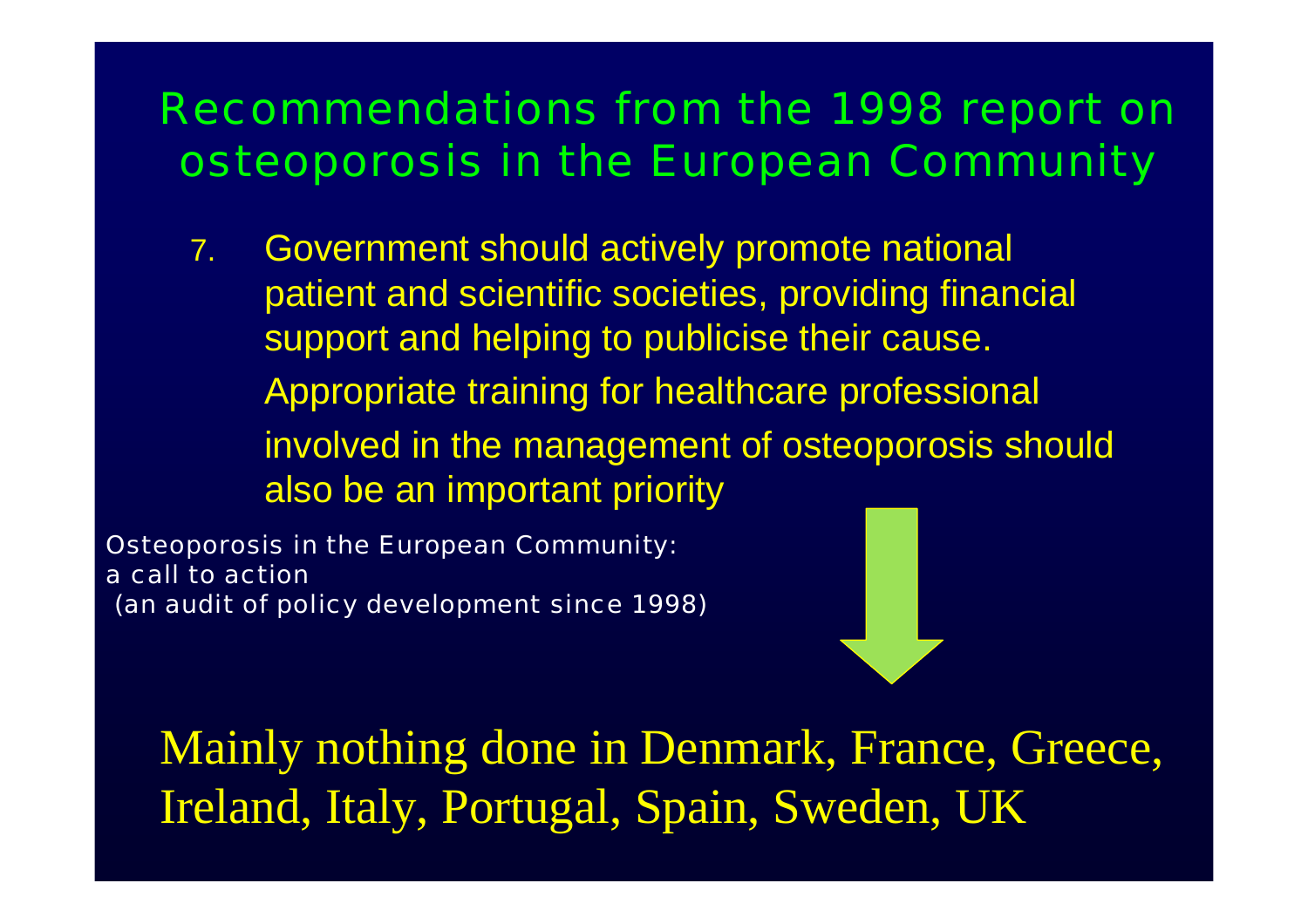*8. Further research is urgent in the following areas:* **Modifiable determinants of PBM Risk and protective factors for falls Evaluation in different a ge groups of approaches to identify individuals at risk from fractureAssessment of the cost/utility ratio of screening in older womenCauses and treatment of osteoporosis in men**

Osteoporosis in t he European C ommunity: a call to action(an audit of policy evelopment since 1998)



Mainly nothing done in Luxembourg, Portugal, **Greece**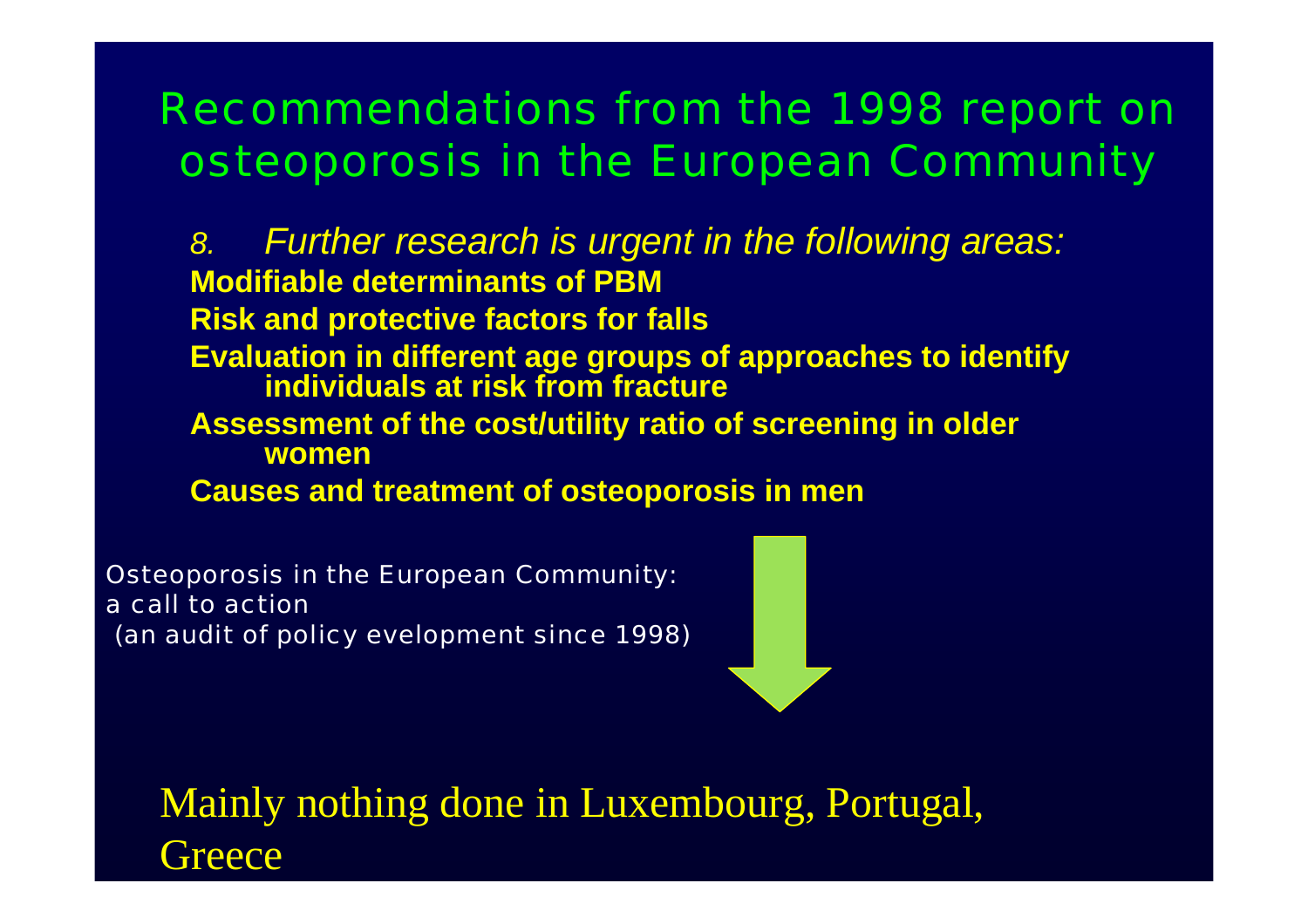# **Registri prospettici: SAHFE**



EU Concerted-action Project includes centers in: Sweden, Finland, The Netherlands, England, Scotland, Spain, Greece, Italy and Hungary.

The Swedish National Registry serves as the base for the European comparisons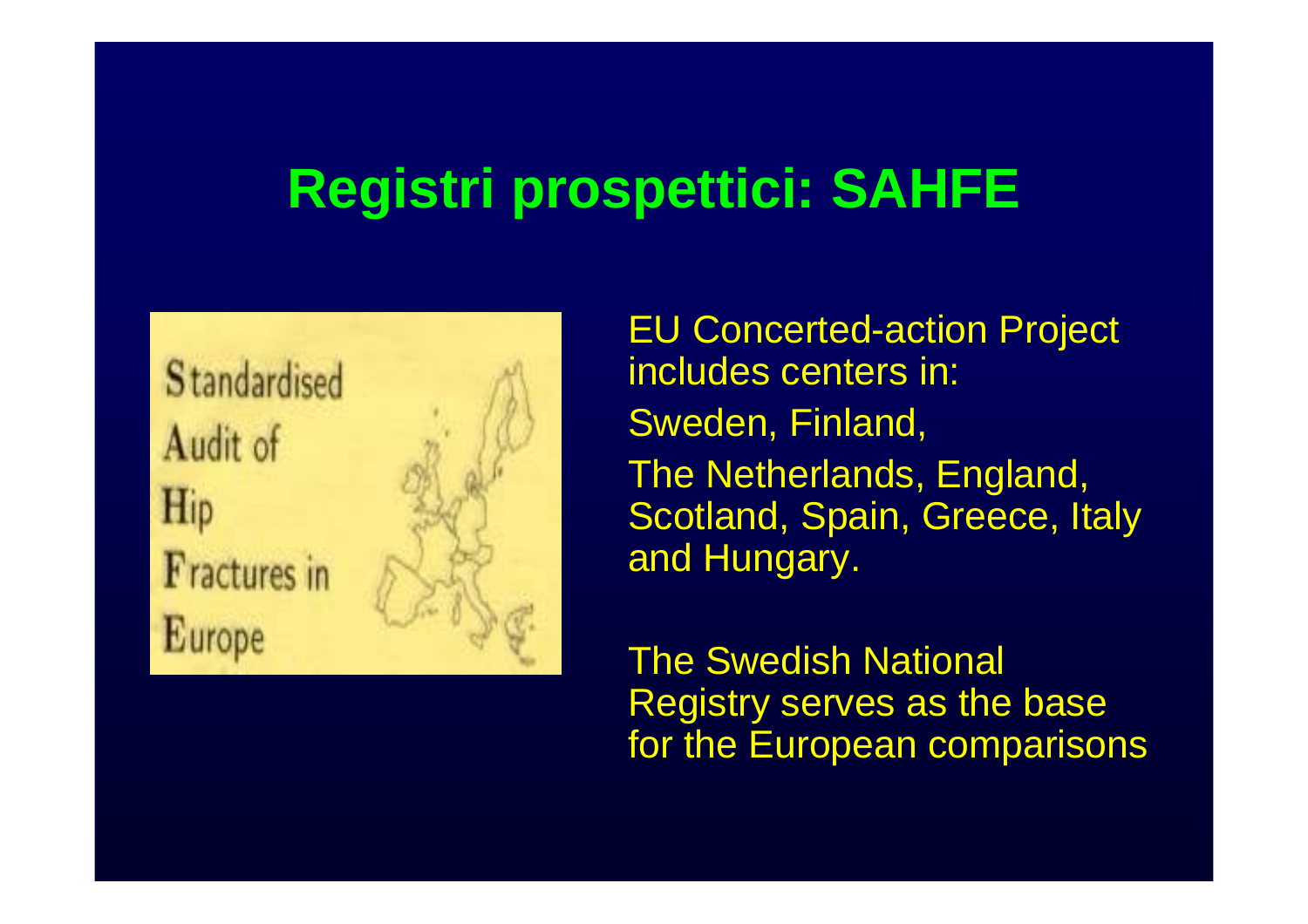#### **Registro Italiano -Centri Partecipanti -**



Disponibilità di ricercatori e interessati al progetto

Partecipazione al progetto sulla creazione del registro retrospettivo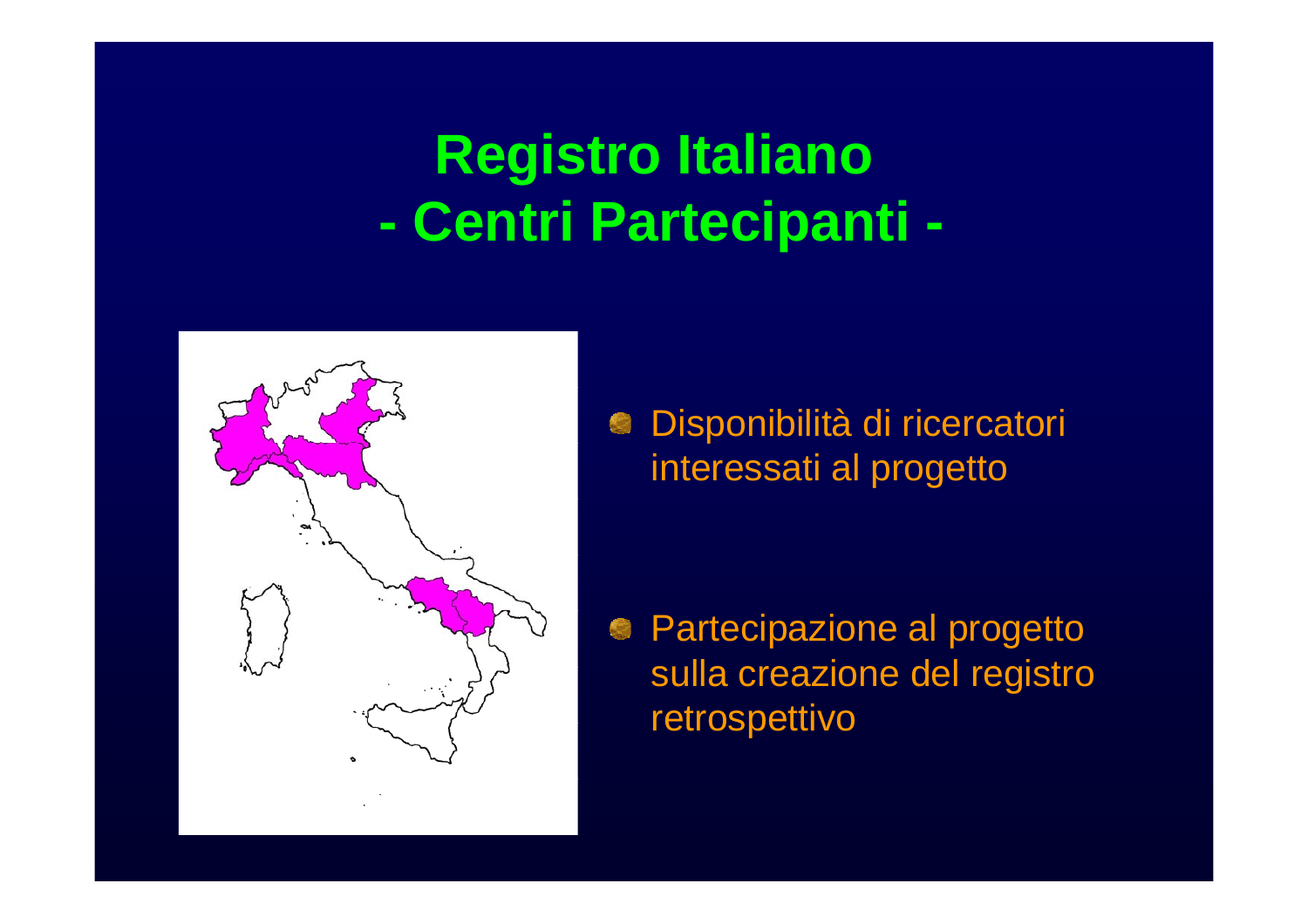# **OBIETTIVI**

*Sanità Pubblica*: valutare la distribuzione e l'impatto delle fratture del femore in Italia

*Ricerca sui servizi:* valutare i differenti profili di cura in alcune regioni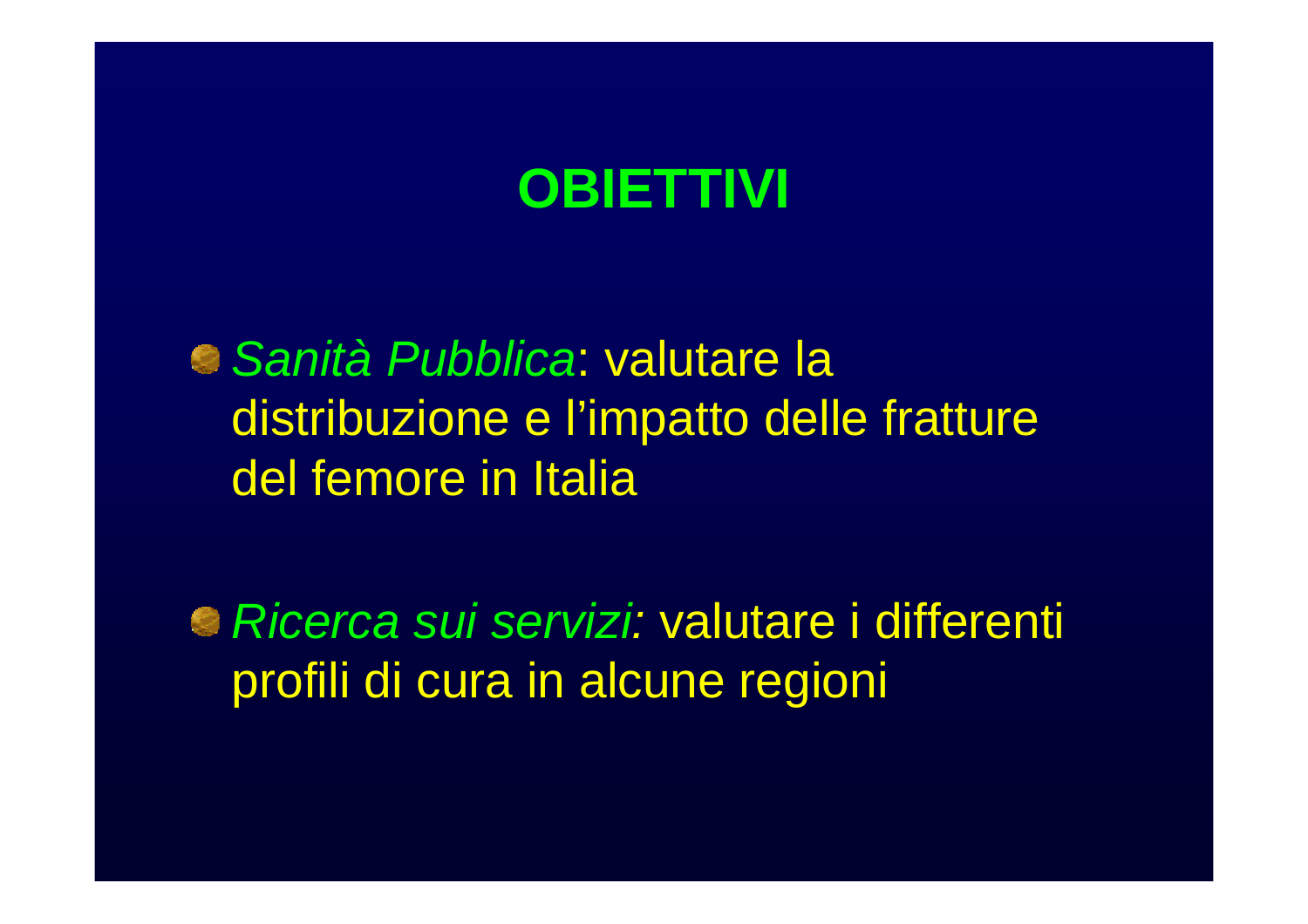# **Piani generali**

*Registro retrospettivo*: basato sulle dimissioni ospedaliere in un determinato periodo di tempo

*Registro prospettico*: tutti i nuovi casi sono identificati e immessi nel registro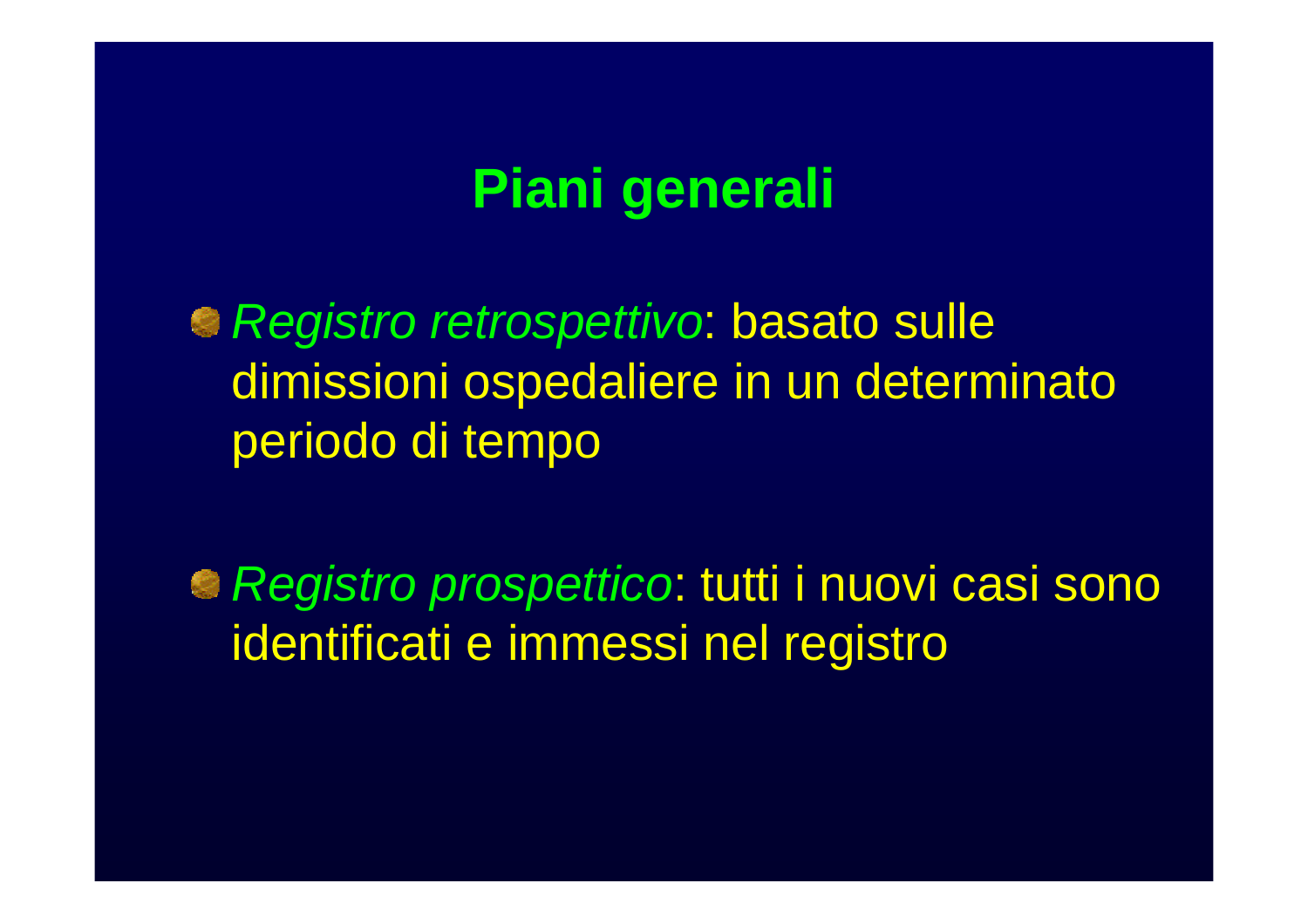### Giornate di degenza media per frattura del femore. Progetto ministeriale "Registro fratture del **femore"**

| Padova        | 14.5                            |  |
|---------------|---------------------------------|--|
| Parma         | 11.7                            |  |
| Genova        | 18.<br>$\overline{\mathcal{A}}$ |  |
| <b>Napoli</b> | 11.3                            |  |
| <b>Matera</b> | 13.6                            |  |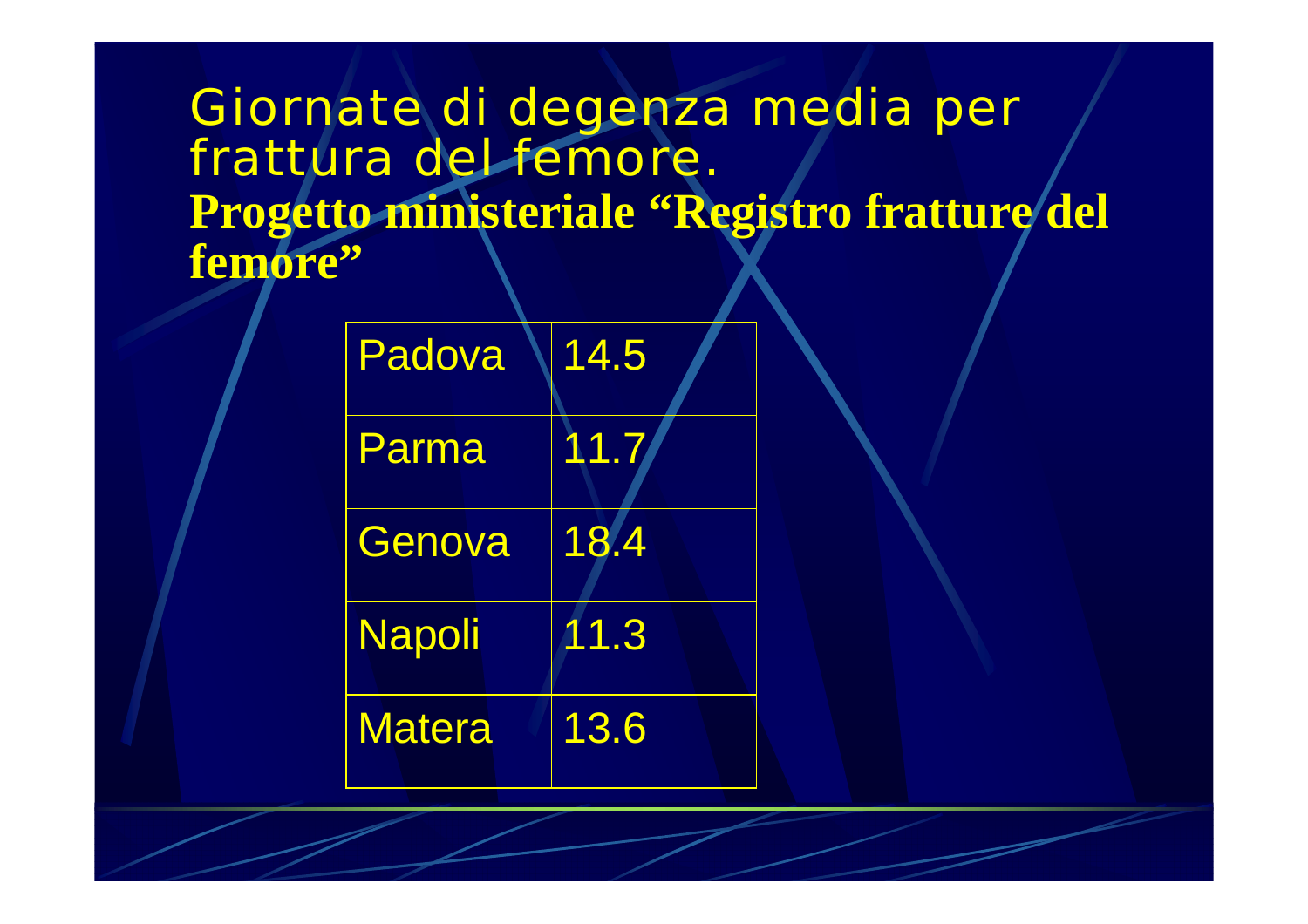### Numero medio di giorni di attesa dall'ingresso in ospedale all'intervento. **Progetto ministeriale "Registro fratture del femore"**

| Padova        | 4.4 |  |
|---------------|-----|--|
| Parma         | 2.2 |  |
| Genova        | 3.2 |  |
| <b>Napoli</b> | 6.2 |  |
| <b>Matera</b> | 5.7 |  |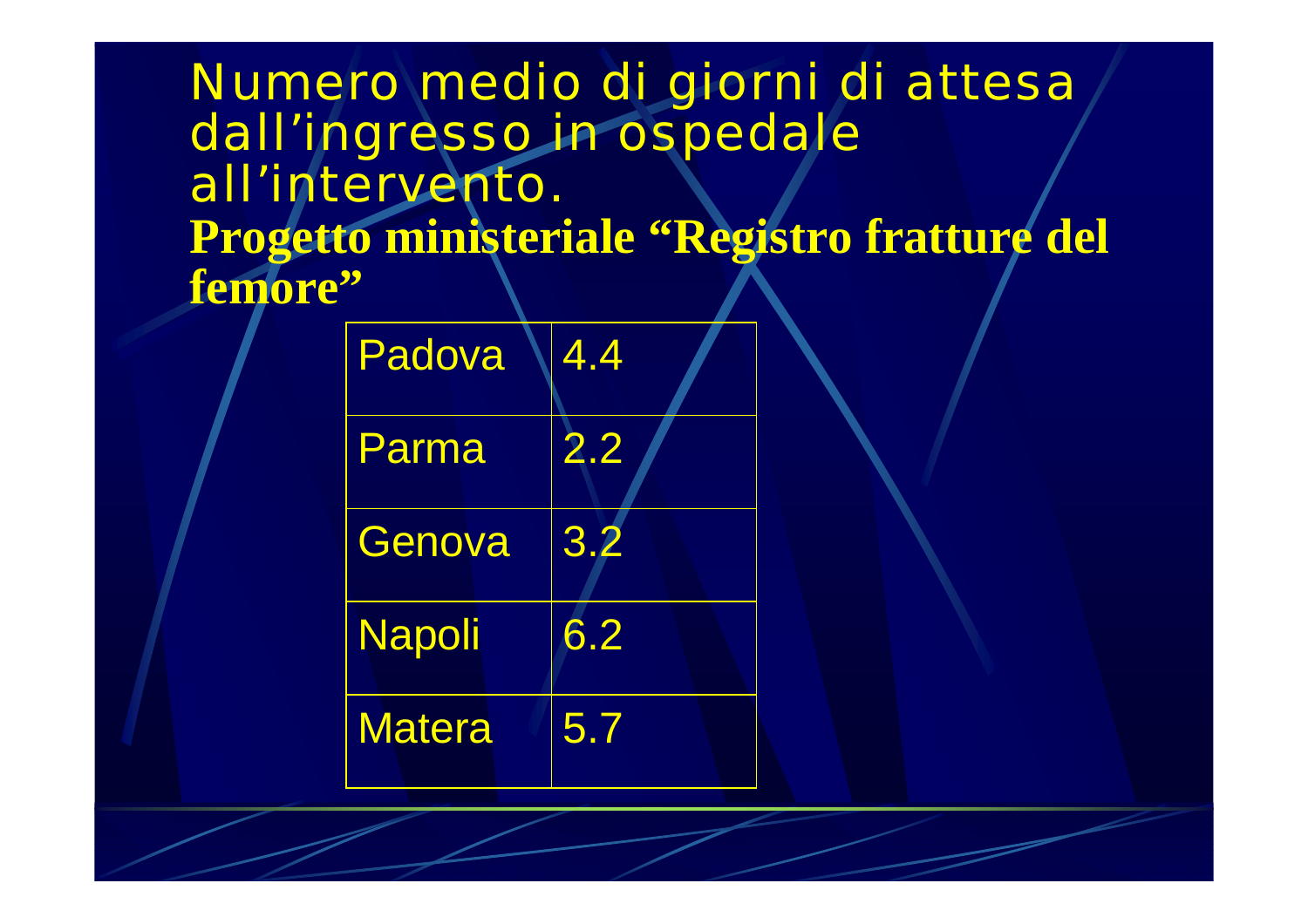Percentuale di interventi chirurgici per centro **Progetto ministeriale "Registro fratture del femore"**

| Padova        | 88 |  |
|---------------|----|--|
| Parma         | 86 |  |
| Genova        | 80 |  |
| <b>Napoli</b> | 62 |  |
| <b>Matera</b> | 41 |  |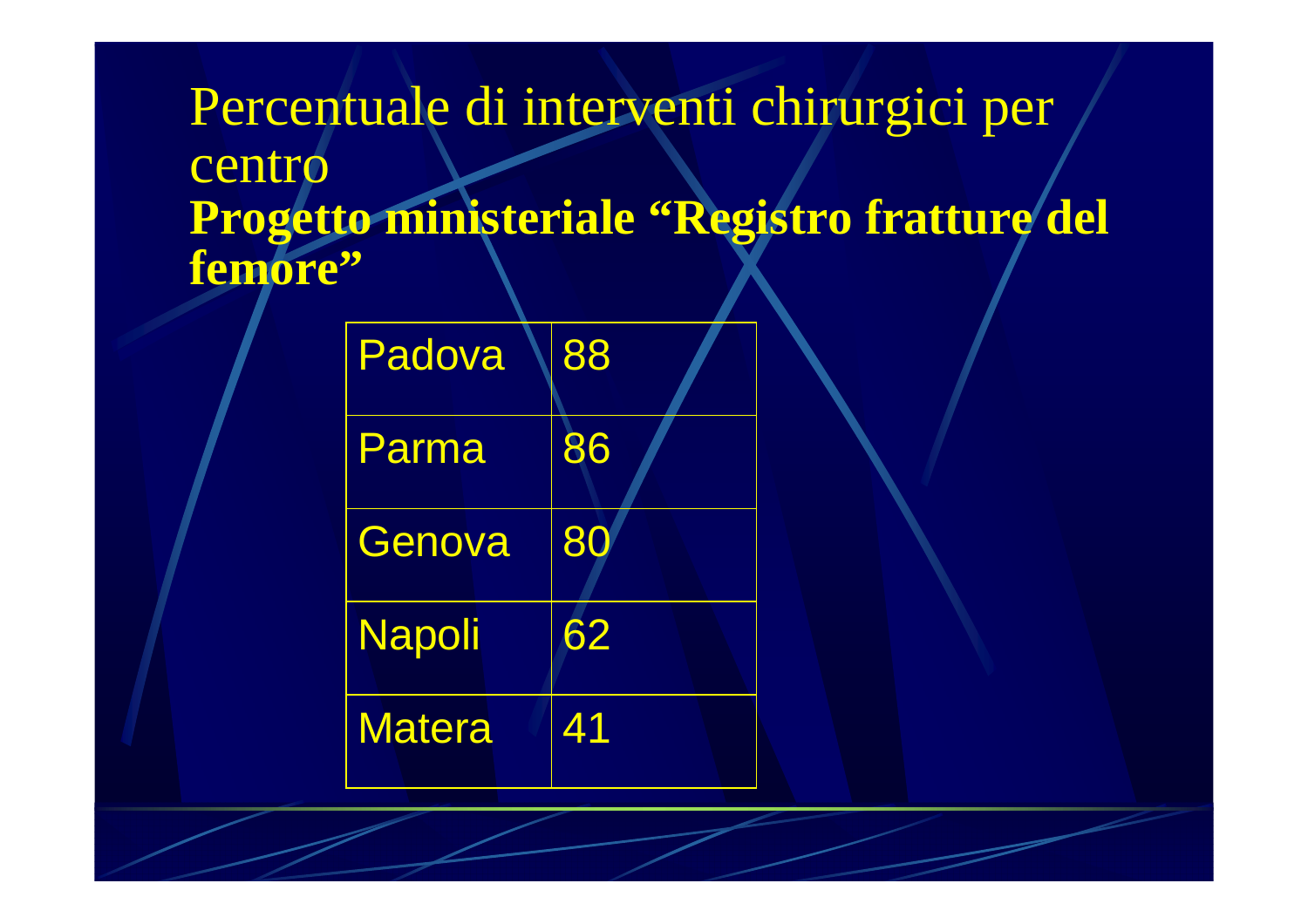# **Registro prospettico**

- Tutti i casi ospedalizzati per frattura del femore vengono inclusi e valutati con un modulo standardizzato all'ammissione e alla dimissione (informazioni demografiche, stato funzionale prima della frattura, comorbidita', tipo di frattura e intervento, stato alla dimissione)
- Tutti i casi vengono ricontattati 4 mesi dopo per valutare i maggiori outcome (istituzionalizzazione, disabilità, riammissioni ospedaliere, mortalità)
- Tutti i casi ri-operati verranno rivalutati $\bullet$